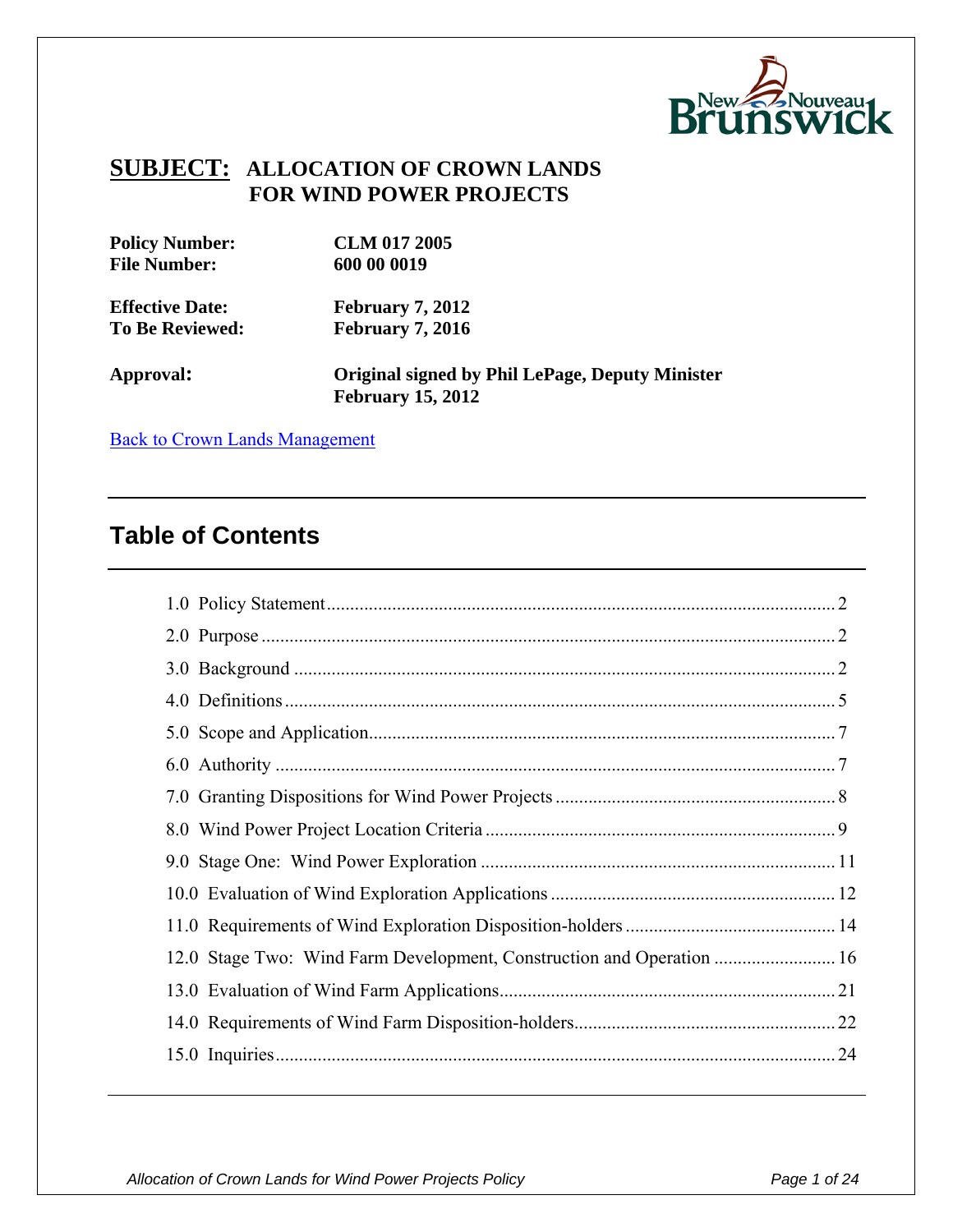- **1.1 Objective** The objective of this policy is to provide a consistent approach in the allocation of Crown lands for wind power exploration and wind farm developments.
- **1.2 Policy DNR** recognizes the economic and environmental benefits of generating electricity from wind energy. Furthermore, the Department understands that energy developers are interested in Crown lands for wind power generation. It is also important to recognize that wind developers expect a fair, balanced and consistent approach for allocating Crown lands for wind power. As a steward of Crown lands in New Brunswick, the Department is obligated to protect and enhance the value of Crown lands, and to manage these lands in a sustainable manner. This policy provides guidelines for wind power development on Crown lands.

It is the policy of the Department of Natural Resources that suitable Crown lands may be made available for wind exploration and for wind farm development subject to the location criteria and the terms and conditions described in this policy.

#### **2.0 Purpose**

The purpose of this policy is to establish criteria for the allocation of Crown lands administered by the Province of New Brunswick for wind power exploration and wind farm development.

## **3.0 Background**

**3.1 Wind Energy**  The use of wind energy to generate electricity may provide many economic and environmental benefits to the people of New Brunswick. Commercial wind power generation facilities (i.e., wind farms) have the potential to supply sustainable energy at a competitive cost compared to conventional energy sources. Investment in wind power exploration and development has been steadily growing because of the Province's commitment to generate energy from renewable sources. To date three wind farms have been developed in New Brunswick.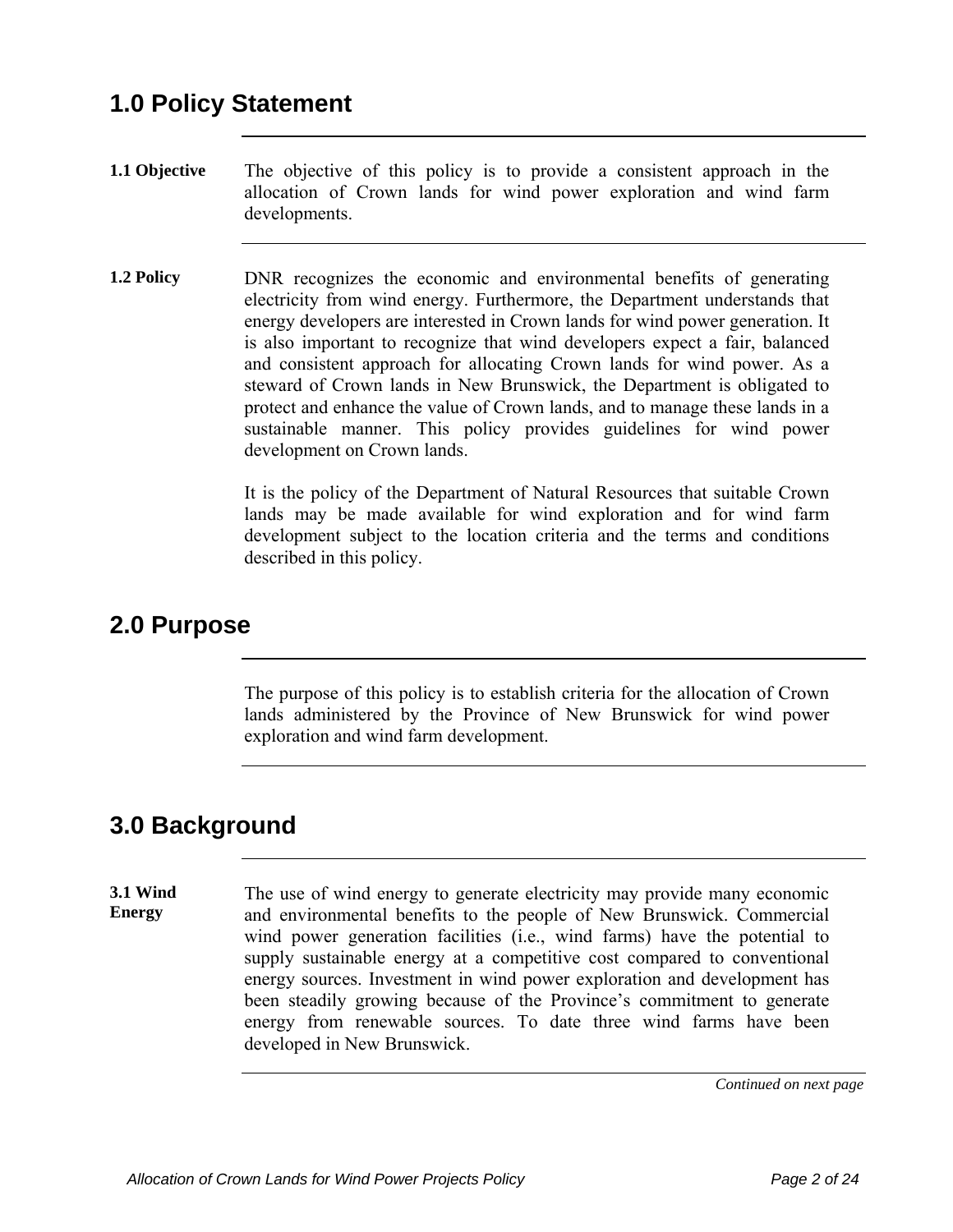# **3.0 Background,** Continued

| 3.2 Wind Power<br><b>RFP</b> by NB<br><b>Power</b>         | Several private companies have shown an interest to conduct wind<br>exploration and to develop wind farms on Crown lands in response to several<br>Requests for Proposals (RFP) initiated by NB Power. These RFP's were<br>announced for the development of wind power generation facilities.<br>Companies were invited to own and operate wind farms and sell a fixed<br>amount of energy to NB Power. Under the New Brunswick Energy Blueprint,<br>NB Power is also being mandated to pursue a significant increase in<br>renewable generation. While New Brunswick obtains 28 per cent of its in-<br>province electricity demand from wind, biomass, hydro and other renewable<br>sources, the provincial government will increase its commitment to renewable<br>energy by ensuring that this amount is increased to a minimum of 40 per cent<br>by 2020. |
|------------------------------------------------------------|---------------------------------------------------------------------------------------------------------------------------------------------------------------------------------------------------------------------------------------------------------------------------------------------------------------------------------------------------------------------------------------------------------------------------------------------------------------------------------------------------------------------------------------------------------------------------------------------------------------------------------------------------------------------------------------------------------------------------------------------------------------------------------------------------------------------------------------------------------------|
| 3.3 Inter-<br><b>Departmental</b><br>Cooperation           | The Province has established a single-entry point for all wind power projects<br>on Provincial lands. The Department of Natural Resources (DNR) and the<br>Departments of Agriculture, Aquaculture and Fisheries, Transportation and<br>Infrastructure, Supply and Services and Business New Brunswick are<br>implementing a Memorandum of Understanding (MOU) for a Province-wide<br>'Wind Power Single-Entry Point'. Any applicant interested in pursuing wind<br>development on Provincial Crown lands can apply through DNR, regardless<br>of which Provincial Department has administration and control of the land.                                                                                                                                                                                                                                     |
| <b>3.4 Wind</b><br><b>Exploration</b><br><b>Activities</b> | Wind exploration usually precedes wind farm development. During the wind<br>exploration stage developers may undertake field testing to determine the<br>potential for wind farm development in a particular area. Wind exploration<br>activities are comparable to mineral, oil and natural gas exploration where<br>developers may stake "wind claims" onto large areas of Crown land for<br>possible future development. Based on the data collected during exploration,<br>proponents may move to the second stage and apply to develop a wind farm<br>within the exploration area.                                                                                                                                                                                                                                                                       |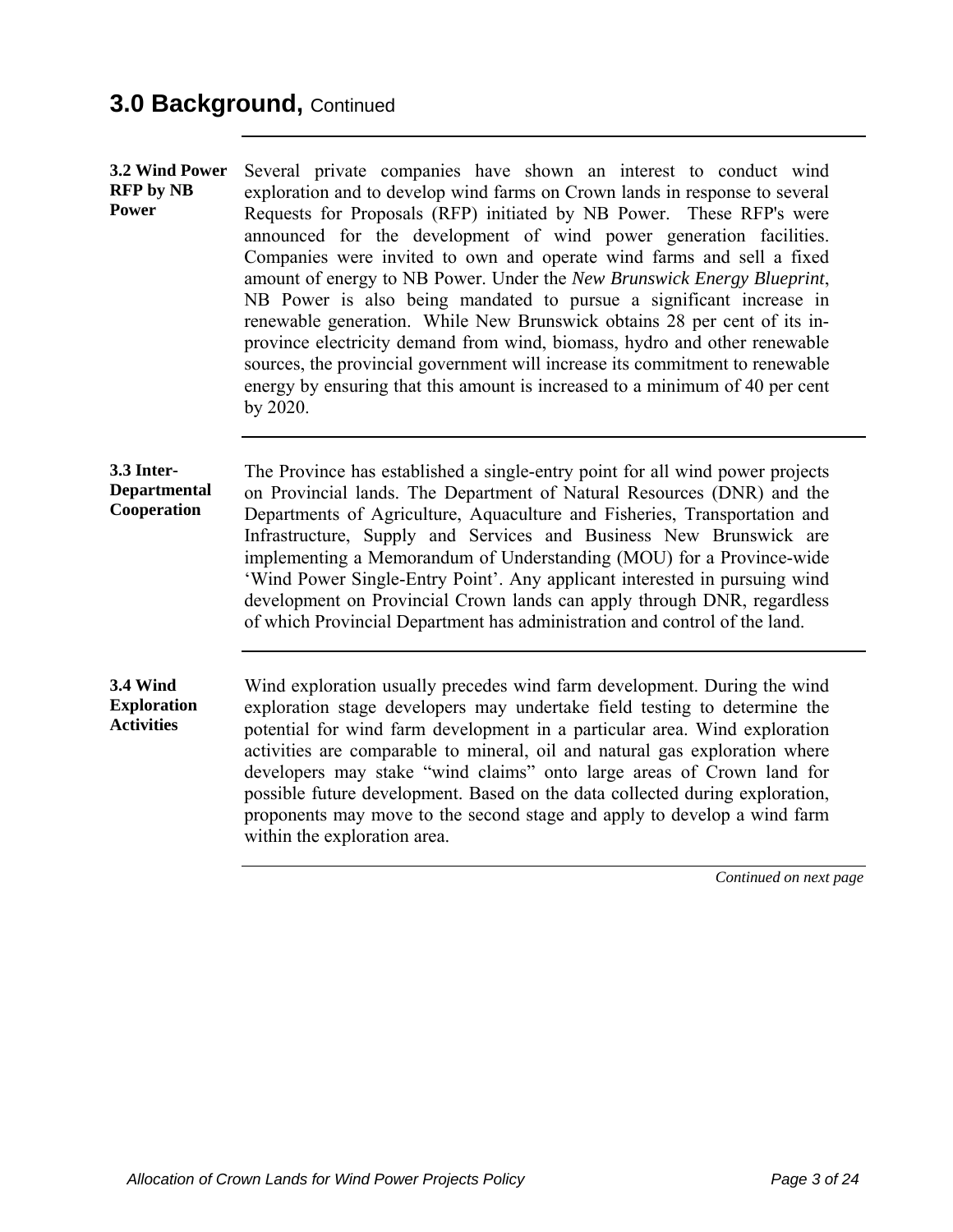**3.5 Wind Farm Construction & Operation**  Wind farm development usually occurs after exploration when an ideal area of land has been identified. A wind farm consists of turbines, each occupying a small footprint of land, connected by access and distribution corridors: all of which connect to an electrical substation and then to NB Power's transmission system. The size of the parcel of land occupied by a wind turbine is usually proportional to the height of the turbines and the diameter of the blades. The distance between the turbines is dependant on the local wind regime. The corridors connecting each individual turbine accommodate the installation of buried or overhead electrical cables and access throughout the wind farm. Although wind farms to date are expansive linear developments, individual turbines only occupy an area of between 0.6 and 1.0 hectares. The construction and operation of a wind farm would likely trigger an Environmental Impact Assessment (EIA) under the *Clean Environment Act.*

#### **3.6 Development Constraints**

Wind farms have certain development constraints that need to be considered. Assemblies of tall, tower-like structures visually alter the landscape and may have a negative impact on the local wildlife (especially birds and bats). Public safety is also an essential consideration. Therefore, careful planning is needed to accommodate these developments on Crown land and minimize the environmental impacts so that the people of New Brunswick may reap the benefits of sustainable energy.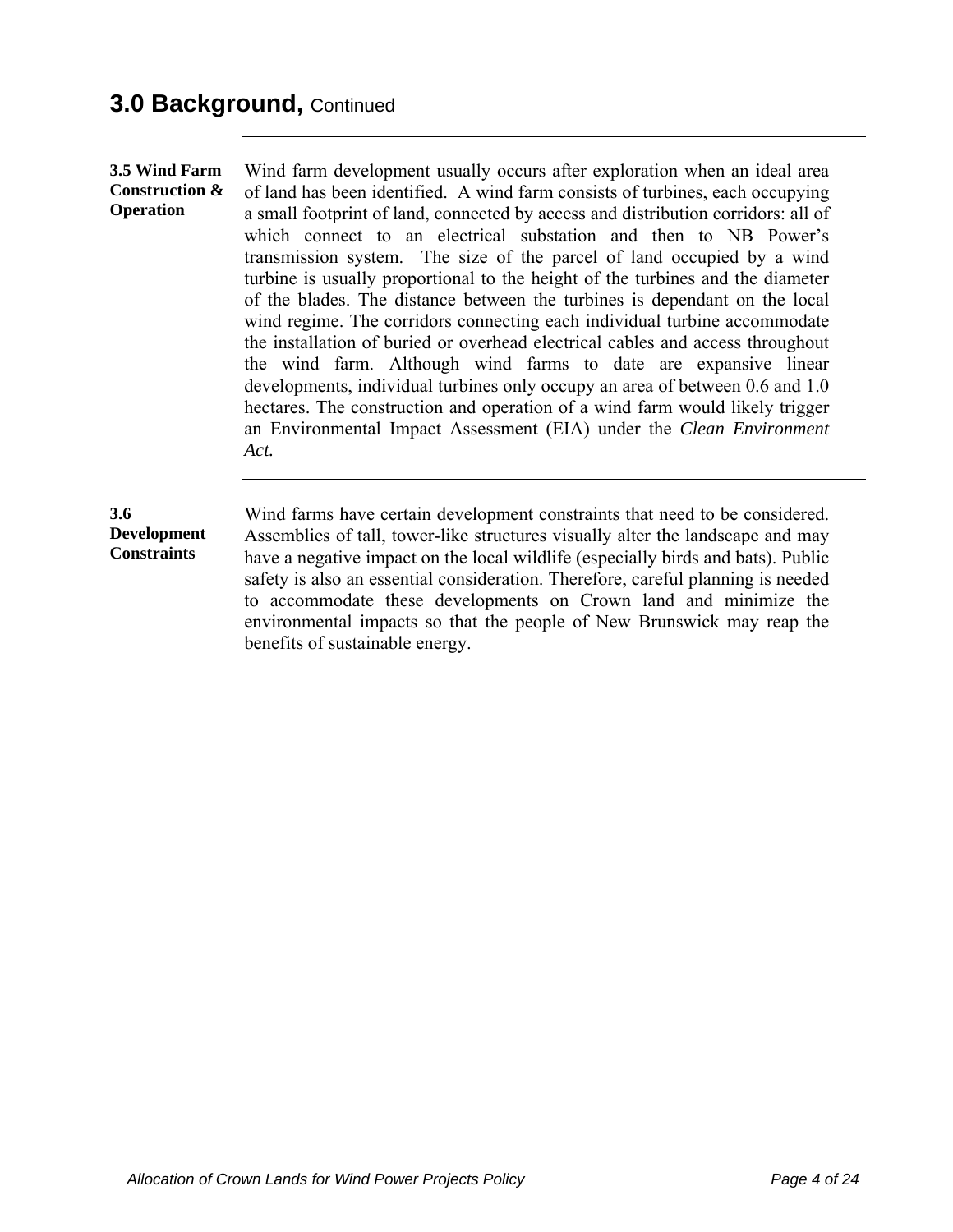# **4.0 Definitions**

| <b>Dispositions</b>                            | Licences of Occupation (for exploration, construction, and access and<br>collection), Wind Farm Leases and rights-of-way/easements issued in<br>accordance with Regulation 2009-62, the Lands Administration Regulation,<br>Crown Lands and Forests Act. |
|------------------------------------------------|----------------------------------------------------------------------------------------------------------------------------------------------------------------------------------------------------------------------------------------------------------|
| Wind<br><b>Exploration</b>                     | Data collection using meteorological test towers and various field tests (e.g.,<br>geotechnical studies) used to determine an area's wind energy potential and<br>the layout of a proposed wind farm.                                                    |
| <b>Wind Turbine</b>                            | Consists of a rotor assembly (a hub and blades), a nacelle (electrical<br>generator) and a tower. Its "footprint" includes the tower base, the foundation<br>and a service area around the base.                                                         |
| Access &<br><b>Collection</b><br><b>System</b> | A network of service roads within the wind farm and cables that collect electrical<br>energy from each turbine.                                                                                                                                          |
| <b>Electrical</b><br><b>Substation</b>         | A facility that collects, transforms and transfers the electrical energy from the<br>wind farm to the transmission grid.                                                                                                                                 |
| $\boldsymbol{M}\boldsymbol{W}$                 | "MW" = Megawatt, a unit of electrical power, $1 \text{ MW} = 1000 \text{ kW}$ .                                                                                                                                                                          |
| Stand-alone<br><b>System</b>                   | A small wind energy system that is not connected to the transmission grid and<br>would meet the energy requirements of individual dwellings, farms, or<br>businesses.                                                                                    |
|                                                | Continued on next page                                                                                                                                                                                                                                   |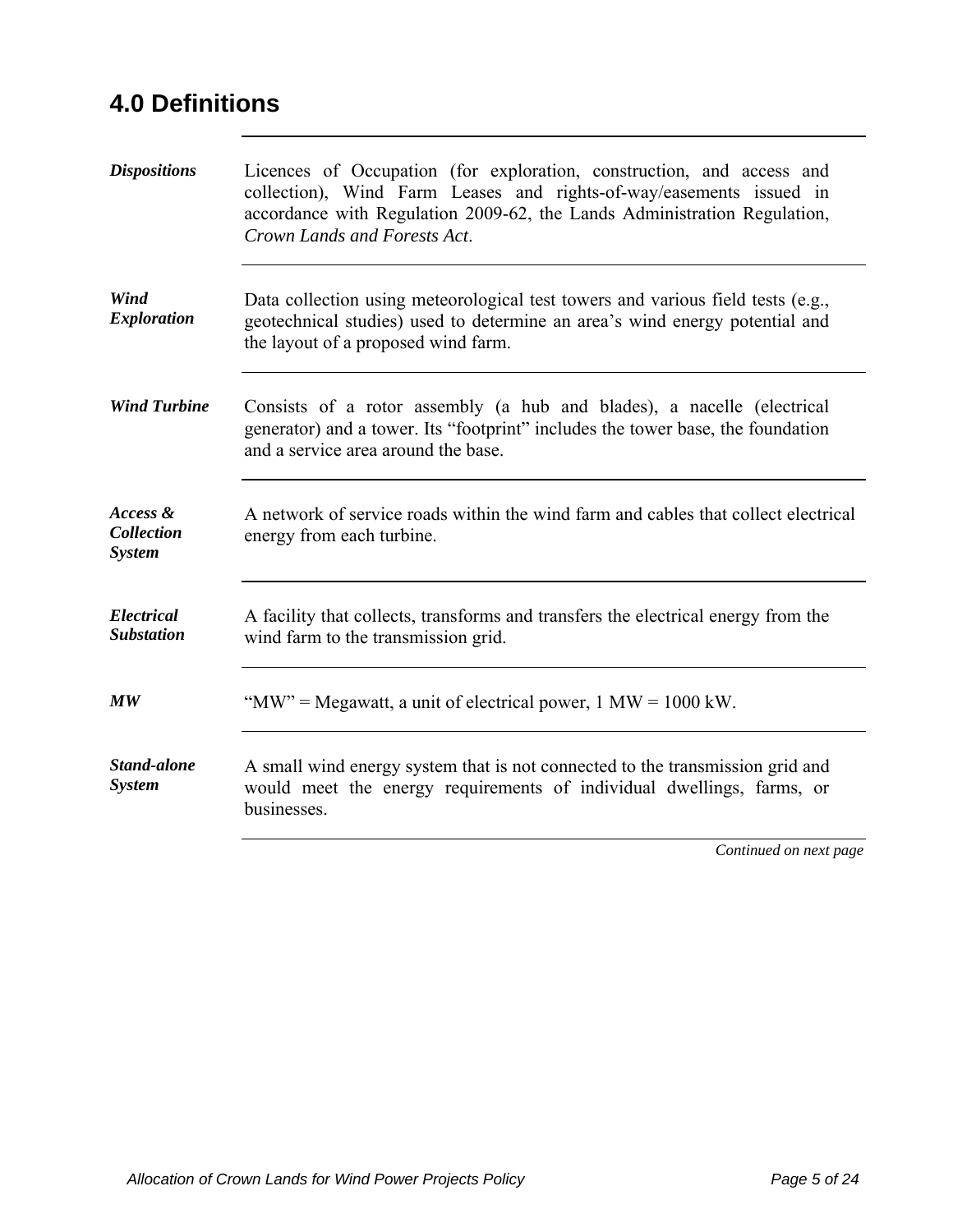## **4.0 Definitions,** Continued



*Figure 1: Sample Wind Farm Layout*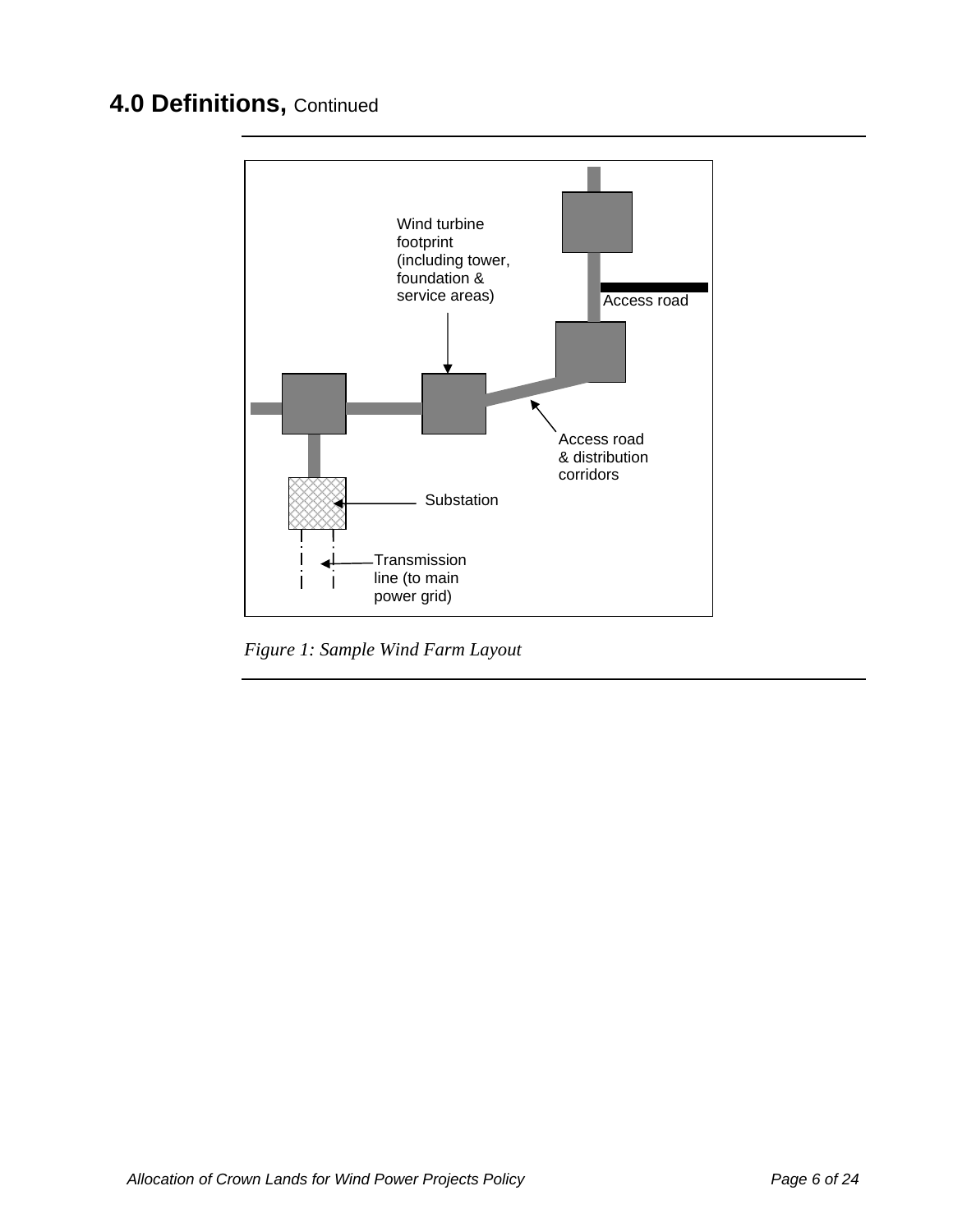## **5.0 Scope and Application**

**5.1 Applies to** This policy applies to Crown lands under DNR jurisdiction for:

- New Licences of Occupation for Wind Exploration;
- New Wind Power Option Agreements;
- Renewals of existing Licences for wind exploration;
- Renewals of existing Option Agreements;
- New Wind Farm Leases and associated Licences for Construction and for Access and Distribution;
- Renewals, amendments, and assignments of Wind Farm Leases and associated Licences of Occupation.

**5.2 Submerged Crown Lands**  This policy does not apply to submerged Crown lands below the ordinary high water mark.

## **6.0 Authority**

- Section 4, *Crown Lands and Forests Act*
- Section 23, *Crown Lands and Forests Act*
- Section 24, *Crown Lands and Forests Act*
- Section 26, *Crown Lands and Forests Act*
- Section 55.1, *Crown Lands and Forests Act*
- Regulation 2009-62, Lands Administration Regulation *Crown Lands and Forests Act*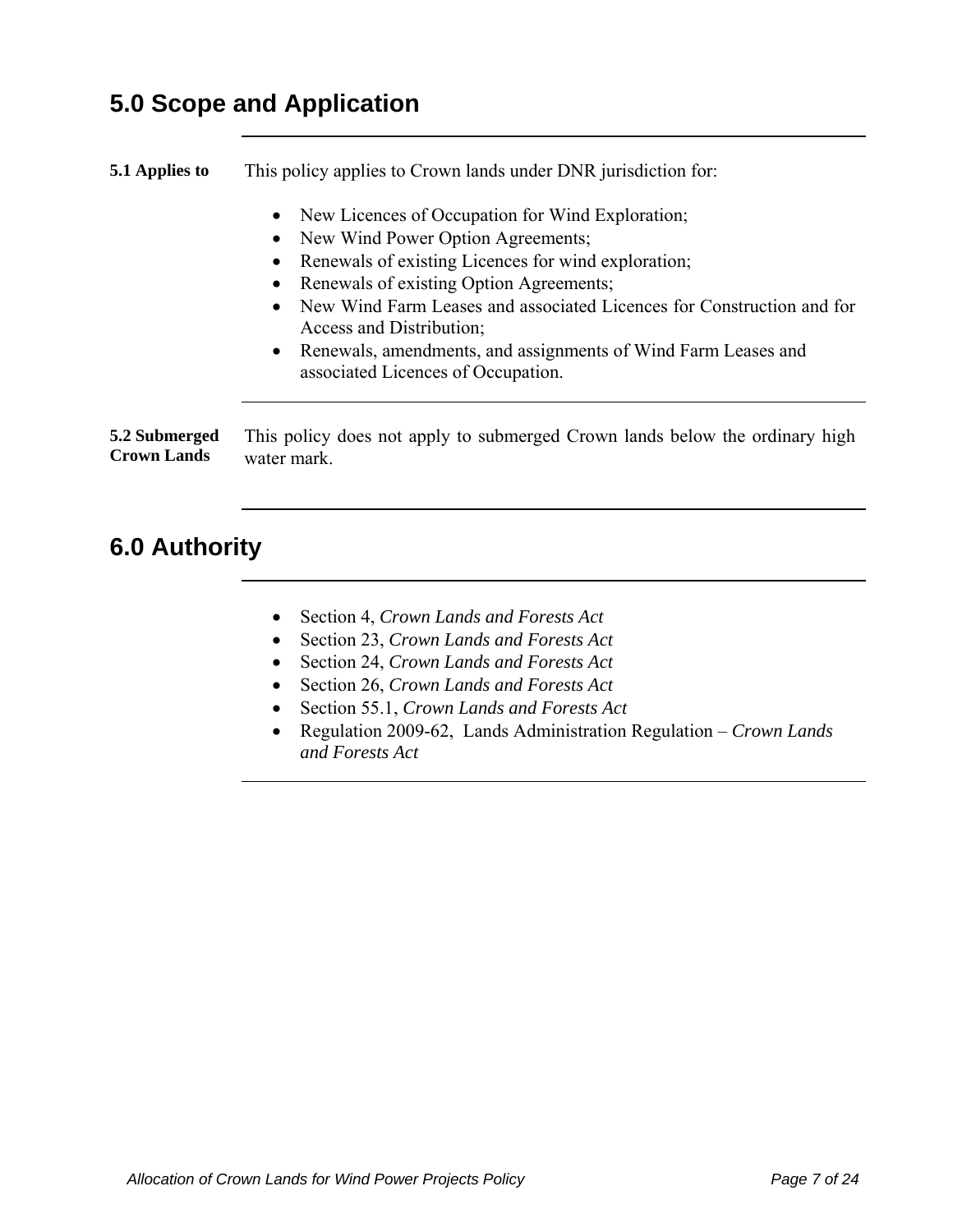# **7.0 Granting Dispositions for Wind Power Projects**

| 7.1 Granting<br><b>Dispositions</b><br>through a Two- | Dispositions for wind power projects over Crown lands will be granted<br>through a two-stage, integrated process:                                                                                                                                                                                                                                                                      |
|-------------------------------------------------------|----------------------------------------------------------------------------------------------------------------------------------------------------------------------------------------------------------------------------------------------------------------------------------------------------------------------------------------------------------------------------------------|
| <b>Stage Process</b>                                  | Stage One: A Licence of Occupation for Wind Exploration and an<br>$\bullet$<br>Option Agreement providing the first right to apply for a Wind Farm<br>Lease over the same exploration area; and,<br>Stage Two: A Wind Farm Lease and an associated Licence of<br>$\bullet$<br>Occupation for Access and Distribution authorizing the construction<br>and operation of a wind farm.     |
| 7.2 Exemption<br>to the Two-<br>stage Process         | Applicants may be exempt from the two-stage process if the applicant can<br>provide wind exploration data pertaining to the area of interest of the<br>proposed wind farm.                                                                                                                                                                                                             |
| 7.3<br><b>Transmission</b><br><b>Lines</b>            | Wind farm developments also involve the construction of electrical<br>transmission lines (TL) which connect the facility to the Provincial power<br>This should be taken into account when applying for a wind farm.<br>grid.<br>However, TL's impacting Crown lands will require a separate disposition in<br>the form of an easement granted to the New Brunswick Power Corporation. |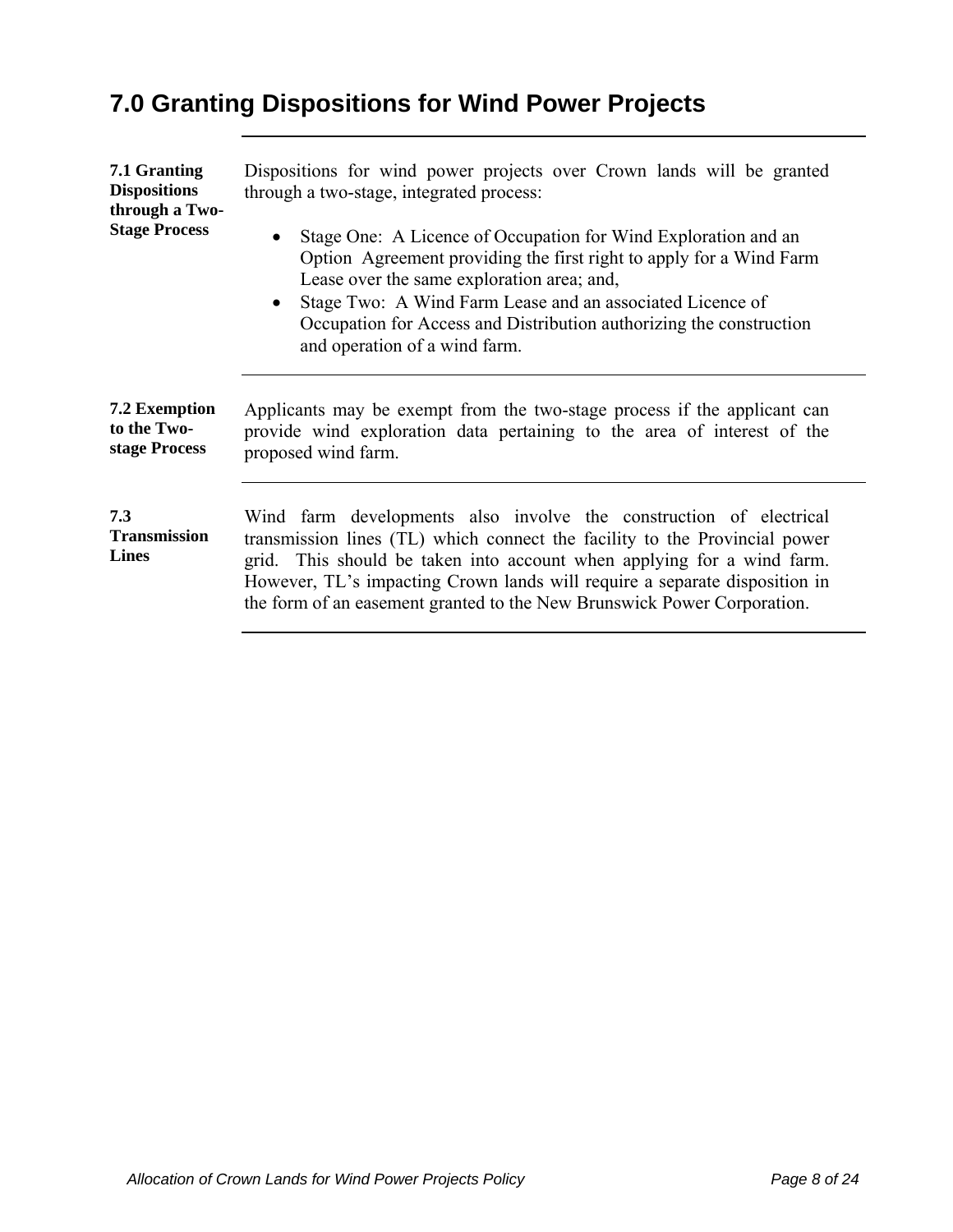| 8.1 Location<br><b>Constraints</b>   | The siting of all meteorological test towers situated within a wind exploration<br>licence area, and all wind turbines within a wind farm shall conform to the<br>prescribed location constraints and setbacks. However, the constraints or<br>setback(s) may be reduced if the applicant can provide scientific evidence to<br>justify a reduction. In some circumstances setback distances may also be<br>increased for reasons of public safety. In addition, applicants may not be<br>provided the authority to locate a wind turbine or other infrastructure in a<br>location that could interfere with the rights of mineral and/or oil and natural<br>gas claimants in the area. Therefore, you would be required to consult with<br>existing claimants to ensure that any potential issues can be mitigated. Should<br>you wish to exercise the option to apply for a Wind Farm Lease, written proof<br>of consultation with claimants must accompany the application. |
|--------------------------------------|--------------------------------------------------------------------------------------------------------------------------------------------------------------------------------------------------------------------------------------------------------------------------------------------------------------------------------------------------------------------------------------------------------------------------------------------------------------------------------------------------------------------------------------------------------------------------------------------------------------------------------------------------------------------------------------------------------------------------------------------------------------------------------------------------------------------------------------------------------------------------------------------------------------------------------------------------------------------------------|
| 8.2 Site-specific<br><b>Setbacks</b> | Where wildlife or other environmental concerns are identified DNR may<br>impose a site-specific setback or buffer. Site-specific setbacks may also be<br>imposed to address concerns identified during a review initiated by the<br>Department of Environment (DENV) under the Environmental Impact<br>Assessment Regulation, Clean Environment Act.                                                                                                                                                                                                                                                                                                                                                                                                                                                                                                                                                                                                                           |
| 8.3 Areas to be<br><b>Avoided</b>    | The following areas shall not be available for wind power exploration or<br>development:                                                                                                                                                                                                                                                                                                                                                                                                                                                                                                                                                                                                                                                                                                                                                                                                                                                                                       |
|                                      | National and Provincial Parks, and Park lands held by the Minister<br>$\bullet$<br>under the <i>Parks Act</i> ;<br>Operational quarries and mine sites;<br>$\bullet$<br>Economically viable peat lands (areas with available peat of one metre<br>$\bullet$<br>or deeper);<br>Existing Crown land leases, except as provided in Sections 8 and 11<br>$\bullet$<br>of this Policy;<br>Deer Wintering Areas, Old Forest Communities and Habitats, Eastern<br>Habitat Joint Venture sites, RAMSAR sites and International<br>Shorebird Reserves; or<br>Any other site-specific fish, wildlife and environmental areas<br>identified during DNR's review process or during the EIA.<br>Continued on next page                                                                                                                                                                                                                                                                      |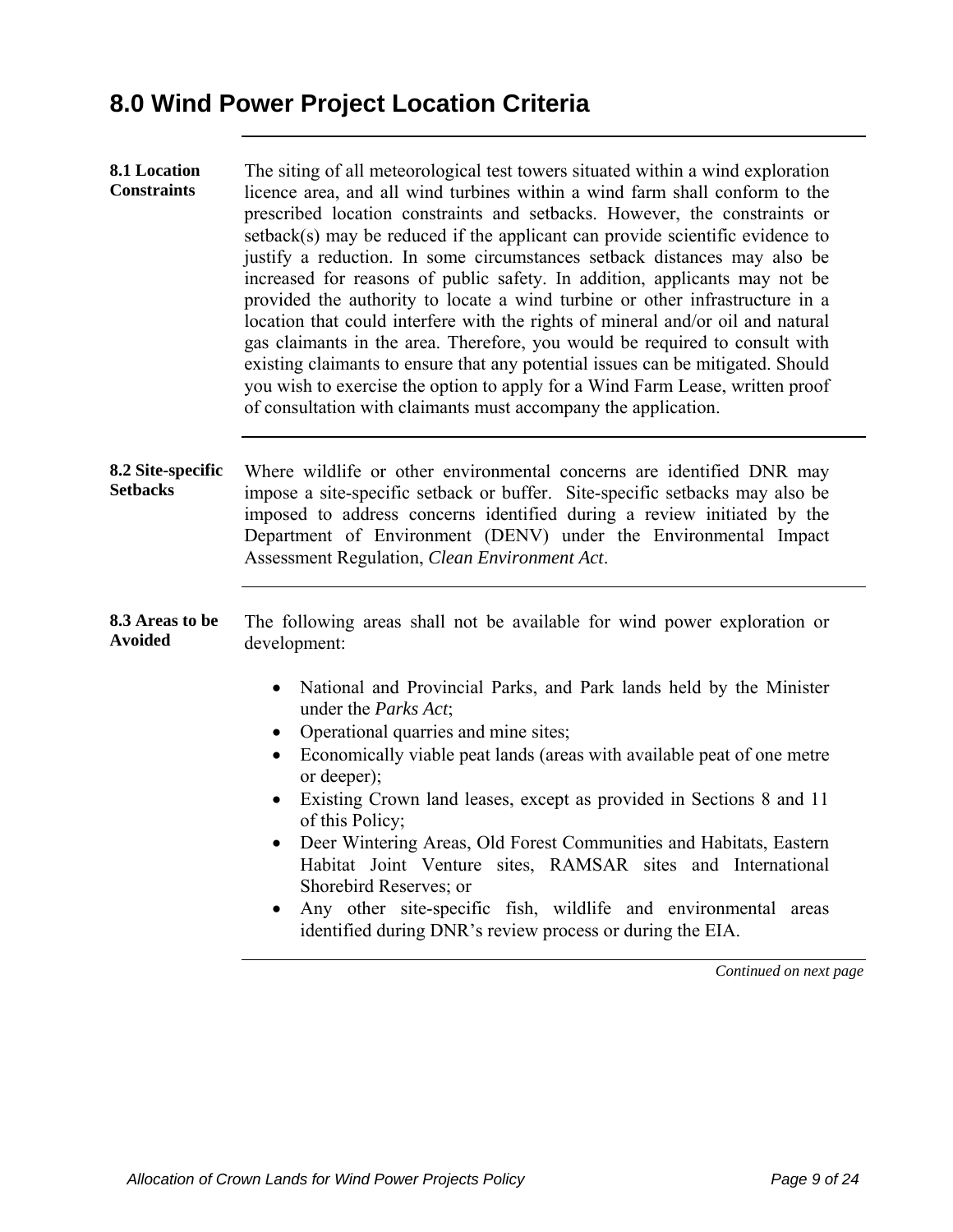## **8.0 Wind Power Project Location Criteria, Continued**

#### **8.4 Minimum Setbacks**

| <b>LAND USE/COVER</b>                                                                                                                                                                                                                                                           | <b>SETBACKS</b>                                                                                    |
|---------------------------------------------------------------------------------------------------------------------------------------------------------------------------------------------------------------------------------------------------------------------------------|----------------------------------------------------------------------------------------------------|
| Crown lands boundaries, lakes, watercourses, and<br>wetlands                                                                                                                                                                                                                    | A minimum of 150 m, or<br>1.5 x height of turbine,<br>whichever is greatest                        |
| Coastal features (e.g., coastal wetlands, estuaries,<br>beaches and dunes)                                                                                                                                                                                                      | 500 m                                                                                              |
| Public highways, roads and streets (including roads<br>and streets within the boundaries of a city, town or<br>village), designated as highways under the <i>Highways</i><br>Act; and areas designated for those purposes in a<br>plan adopted under the Community Planning Act | 500 m from the edge of<br>the right-of-way, or $5x$<br>height of turbine,<br>whichever is greatest |
| Crown woods access roads                                                                                                                                                                                                                                                        | Assessed on a case-by-<br>case basis                                                               |
| Existing recreational, institutional and residential<br>areas, and areas designated for those purposes in a<br>plan adopted under the Community Planning Act                                                                                                                    | A minimum of 500 m                                                                                 |
| Industrial areas (e.g., industrial parks, mines,<br>quarries, etc.)                                                                                                                                                                                                             | Assessed on a case-by-<br>case basis                                                               |
| Protected Natural Areas and candidate PNA's                                                                                                                                                                                                                                     | 150 m, or $1.5$ x height of<br>turbine, whichever is<br>greatest                                   |
| Telecommunication, fire, airport and other tower<br>structures                                                                                                                                                                                                                  |                                                                                                    |
| Archaeological and historic sites listed by the<br>Department of Wellness, Culture and Sport                                                                                                                                                                                    | 500 m, or $5x$ height of<br>turbine, whichever is                                                  |
| Other wind exploration area boundaries,<br>meteorological test towers, wind turbines and other<br>associated infrastructure either existing or under<br>application review                                                                                                      | greatest                                                                                           |
| Endangered species habitat (Endangered Species<br>Act)                                                                                                                                                                                                                          | 500 m                                                                                              |
| National Wildlife Areas and Migratory bird<br>Sanctuaries                                                                                                                                                                                                                       | 500 m                                                                                              |
| Important migratory bird nesting sites and migration<br>routes (Migratory Birds Convention Act) and<br>important water-bird breeding colonies (Fish &<br>Wildlife Act);                                                                                                         | 1000 m                                                                                             |
| Bat migration routes and hibernacula                                                                                                                                                                                                                                            | 5 km                                                                                               |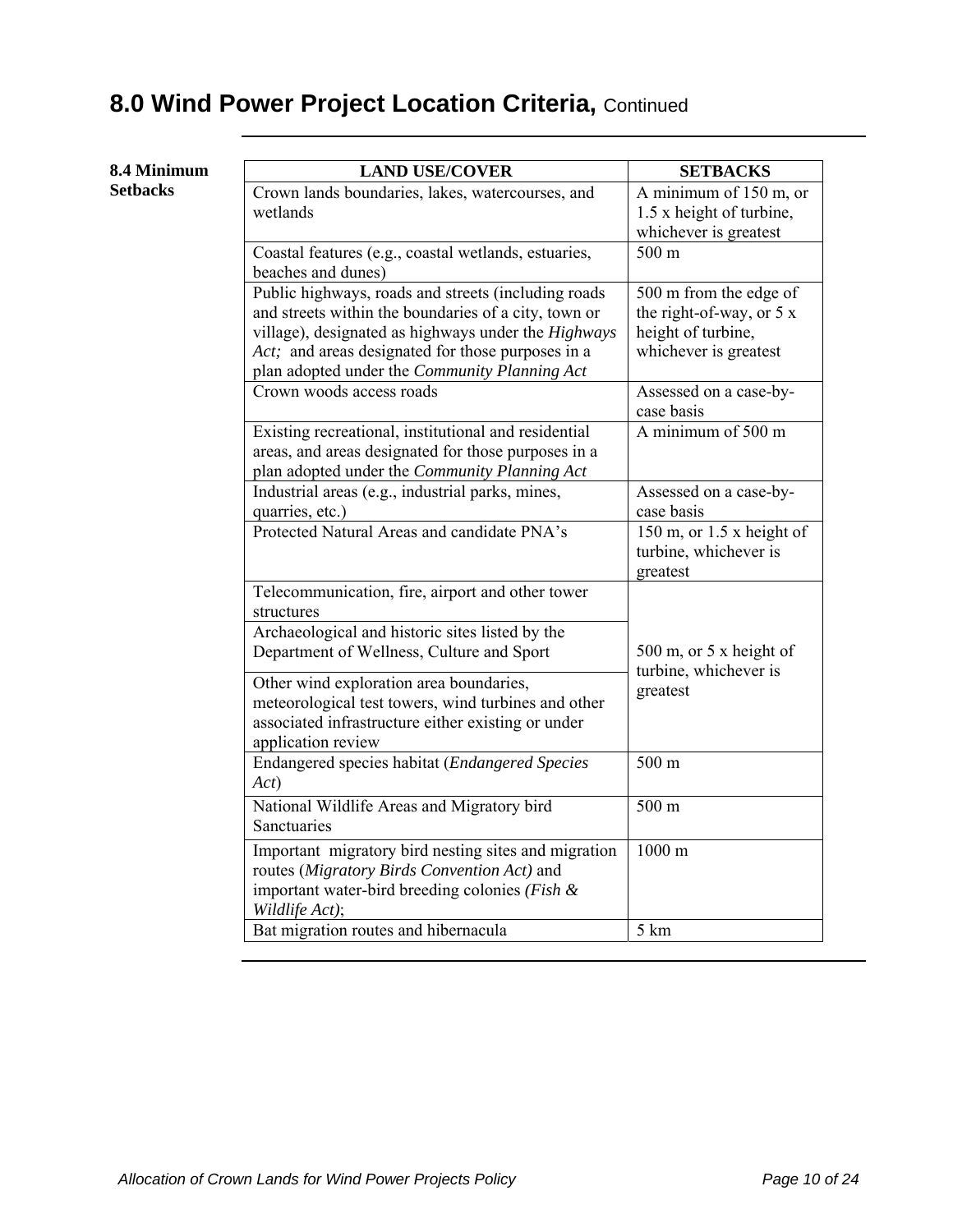# **9.0 Stage One: Wind Power Exploration**

| 9.1 Licence of<br><b>Occupation</b> for<br>Wind         | A Licence of Occupation is used to secure the right to use Crown lands for<br>wind exploration.                                                                                                                                                                                                                                                                                                                                                                                                                                                                              |
|---------------------------------------------------------|------------------------------------------------------------------------------------------------------------------------------------------------------------------------------------------------------------------------------------------------------------------------------------------------------------------------------------------------------------------------------------------------------------------------------------------------------------------------------------------------------------------------------------------------------------------------------|
| <b>Exploration</b>                                      | A Licence of Occupation for exploration:                                                                                                                                                                                                                                                                                                                                                                                                                                                                                                                                     |
|                                                         | • May authorize the Licensee to install meteorological test towers, collect<br>wind data, and/or conduct environmental and/or geotechnical studies,<br>preliminary survey work, and other investigations;<br>• May, at the discretion of the Minister or Minister's Designate, authorize any<br>number of test towers in a single Licence;<br>• May be granted for a period of up to three consecutive years.                                                                                                                                                                |
| 9.2 Extension of<br><b>Licence to</b><br><b>Explore</b> | The term of a Licence of Occupation to explore may be renewed, at the<br>discretion of the Minister or the Minister's Designate, to allow for:                                                                                                                                                                                                                                                                                                                                                                                                                               |
|                                                         | • The registration of a project under the EIA Regulation or the completion of<br>EIA requirements;                                                                                                                                                                                                                                                                                                                                                                                                                                                                           |
|                                                         | • Approvals from other agencies;<br>• The preparation of proposals in response to an RFP announced by NB<br>Power;                                                                                                                                                                                                                                                                                                                                                                                                                                                           |
|                                                         | • Delays beyond the Licensee's control; or<br>• The collection of additional data or the completion of research activities.                                                                                                                                                                                                                                                                                                                                                                                                                                                  |
| 9.3 Option<br><b>Agreement</b>                          | Option Agreements are issued in conjunction with a Licence of Occupation<br>for Wind Exploration. The option grants the Licensee with the exclusive<br>right to apply for a Wind Farm Lease within the exploration area, subject to<br>final approval. Applicants should indicate whether or not they wish to obtain<br>an Option Agreement during the application process.                                                                                                                                                                                                  |
| 9.4 Terms of<br>Option<br><b>Agreement</b>              | • The term of an Option Agreement will run concurrently with the term of the<br>Licence of Occupation to explore, i.e., for a period of up to three<br>consecutive years;<br>• In accordance with the Crown Lands and Forests Act, the Minister must<br>obtain the approval of the Lieutenant-Governor in Council prior to entering<br>into any Option Agreement;<br>• If the Licensee does not exercise the Option during the allotted agreement<br>term, the lands will become available, on a first-come, first-served basis, for<br>wind exploration and/or development. |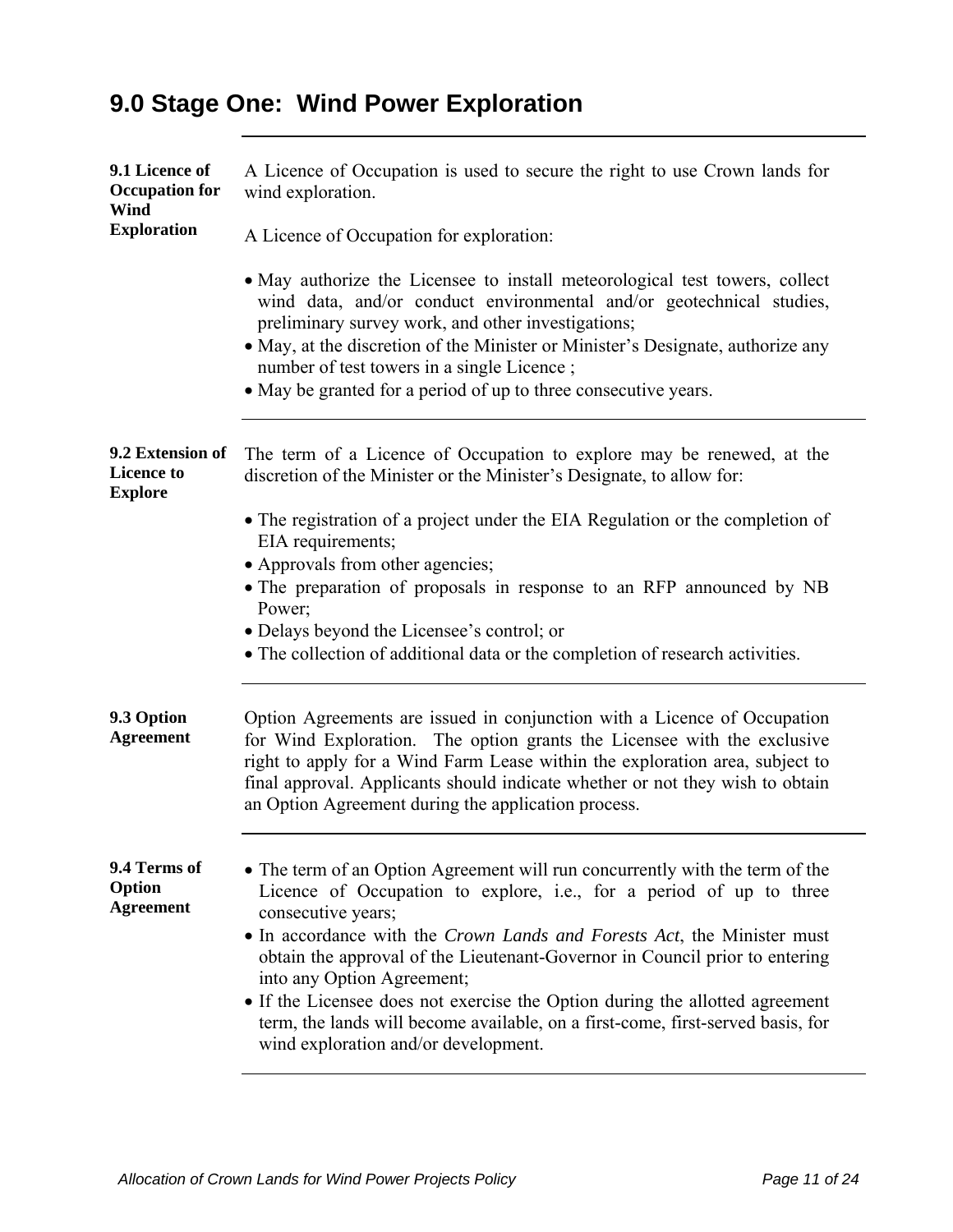# **10.0 Evaluation of Wind Exploration Applications**

| 10.1 Basic<br>Eligibility                                                       | Applications for wind exploration will be dealt with on a first-come, first-<br>served basis.                                                                                                                                                                                                                                                                              |
|---------------------------------------------------------------------------------|----------------------------------------------------------------------------------------------------------------------------------------------------------------------------------------------------------------------------------------------------------------------------------------------------------------------------------------------------------------------------|
|                                                                                 | Wind power exploration applications may be accepted so long as they do not<br>overlap onto:                                                                                                                                                                                                                                                                                |
|                                                                                 | Other Licences of Occupation for Wind Exploration with Option<br>$\bullet$<br>Agreements;<br>Existing applications for a wind power licences or leases; or<br>Wind Farm Leases and associated Licences of Occupation for<br>Construction and/or for Access and Distribution.                                                                                               |
|                                                                                 | Unless the applicant, Licensee or Lessee holds these other dispositions.                                                                                                                                                                                                                                                                                                   |
|                                                                                 | The Department may refuse an application if wind power exploration is<br>considered to be incompatible with an existing land use.                                                                                                                                                                                                                                          |
|                                                                                 | Existing Crown land leases will be excluded from all Licences of Occupation<br>and Option Agreements.                                                                                                                                                                                                                                                                      |
| 10.2<br><b>Notification</b><br>and Consent of<br><b>Disposition-</b><br>holders | The Department will review the suitability of a wind exploration application<br>over an existing lease, by consulting with the Lessee. Consent from the<br>Lessee is required in order for the Department to amend the existing lease by<br>withdrawing the identified and unused Crown lands from the existing lease, if<br>the wind exploration application is approved. |
|                                                                                 | The Branch or Department that administers the lease will consult with the<br>Lessee.                                                                                                                                                                                                                                                                                       |
|                                                                                 | The wind exploration applicant or Licensee will be obliged to pay all costs<br>associated with amendment of the existing lease, including survey and<br>registration costs.                                                                                                                                                                                                |
| 10.3 GPS<br><b>Delineation</b><br>Map                                           | The applicant must submit a description of the boundaries of the exploration<br>area (GIS shape-files are preferred) that satisfies the following requirements:                                                                                                                                                                                                            |
|                                                                                 | A GPS delineation map, derived from GPS coordinates. All GPS<br>coordinates used must conform to standards prescribed by DNR;<br>A plan using known UTM contours;<br>Existing PID boundaries;                                                                                                                                                                              |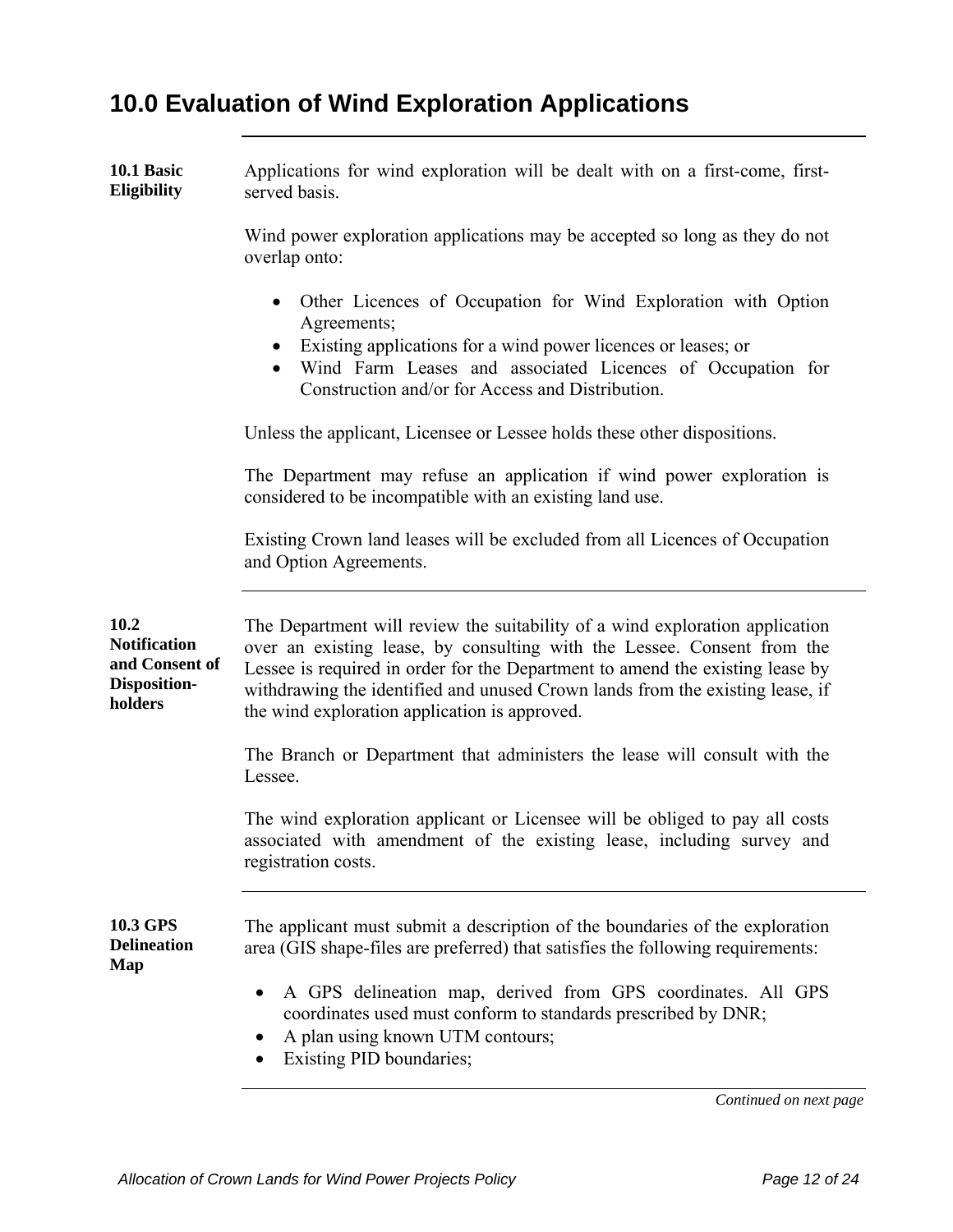# **10.0 Evaluation of Wind Exploration Applications,** Continued

| 10.3 GPS<br><b>Delineation</b><br>Map<br>(continued) | All exploration areas must form a single continuous parcel of land and all<br>connecting corridors must be no less than 100 metres in width.                                                                                                                                                                                                                                                                                                                                                                                                                                                                                                                                                                                                                                                                                                                                                                                                                                                                                                                                                                                                                                                                                                                                                    |
|------------------------------------------------------|-------------------------------------------------------------------------------------------------------------------------------------------------------------------------------------------------------------------------------------------------------------------------------------------------------------------------------------------------------------------------------------------------------------------------------------------------------------------------------------------------------------------------------------------------------------------------------------------------------------------------------------------------------------------------------------------------------------------------------------------------------------------------------------------------------------------------------------------------------------------------------------------------------------------------------------------------------------------------------------------------------------------------------------------------------------------------------------------------------------------------------------------------------------------------------------------------------------------------------------------------------------------------------------------------|
|                                                      | The applicant may also choose to apply any or all of the relevant setbacks<br>(e.g., watercourses, public highways, etc.) in order to more accurately define<br>the proposed exploration area.                                                                                                                                                                                                                                                                                                                                                                                                                                                                                                                                                                                                                                                                                                                                                                                                                                                                                                                                                                                                                                                                                                  |
| <b>10.4 Site</b><br><b>Development</b><br>Plan       | An approved Site Development Plan (SDP) will form part of the Licence of<br>Occupation, and will provide a project summary. The SDP shall describe all<br>exploration activities to be undertaken throughout the entire term of<br>occupation and will include:<br>A plan showing the boundaries, dimensions and size of the proposed<br>wind exploration licence area;<br>GPS coordinates for every proposed meteorological test tower site that<br>$\bullet$<br>will be installed at any time throughout the term of occupation;<br>Existing or proposed access to each test tower site;<br>All lakes, watercourses, wetlands, roads and recreational trails within or<br>near the proposed wind exploration licence area;<br>Construction details for test towers and related facilities, including<br>$\bullet$<br>excavations, construction materials used, access improvements, timber<br>removal, use of heavy equipment, etc.;<br>The location of any other existing infrastructure and development within<br>the proposed exploration licence area;<br>A rehabilitation plan detailing the decommissioning and removal of test<br>towers and other infrastructure, and site rehabilitation (e.g., re-planting)<br>to be implemented prior to the expiry or termination of the licence. |
| <b>10.5 Site</b><br>Location<br><b>Review</b>        | The siting of all wind test tower sites and related facilities are subject to the<br>setbacks and constraints detailed in Section 6 of this Policy. Each location<br>contained in any application is also reviewed to confirm the existence of any<br>existing claims or commitments. The review does not replace any<br>requirements to register a project under the Environmental Impact<br>Assessment Regulation, Clean Environment Act, or a Federal assessment<br>under the Canadian Environmental Assessment Act.                                                                                                                                                                                                                                                                                                                                                                                                                                                                                                                                                                                                                                                                                                                                                                         |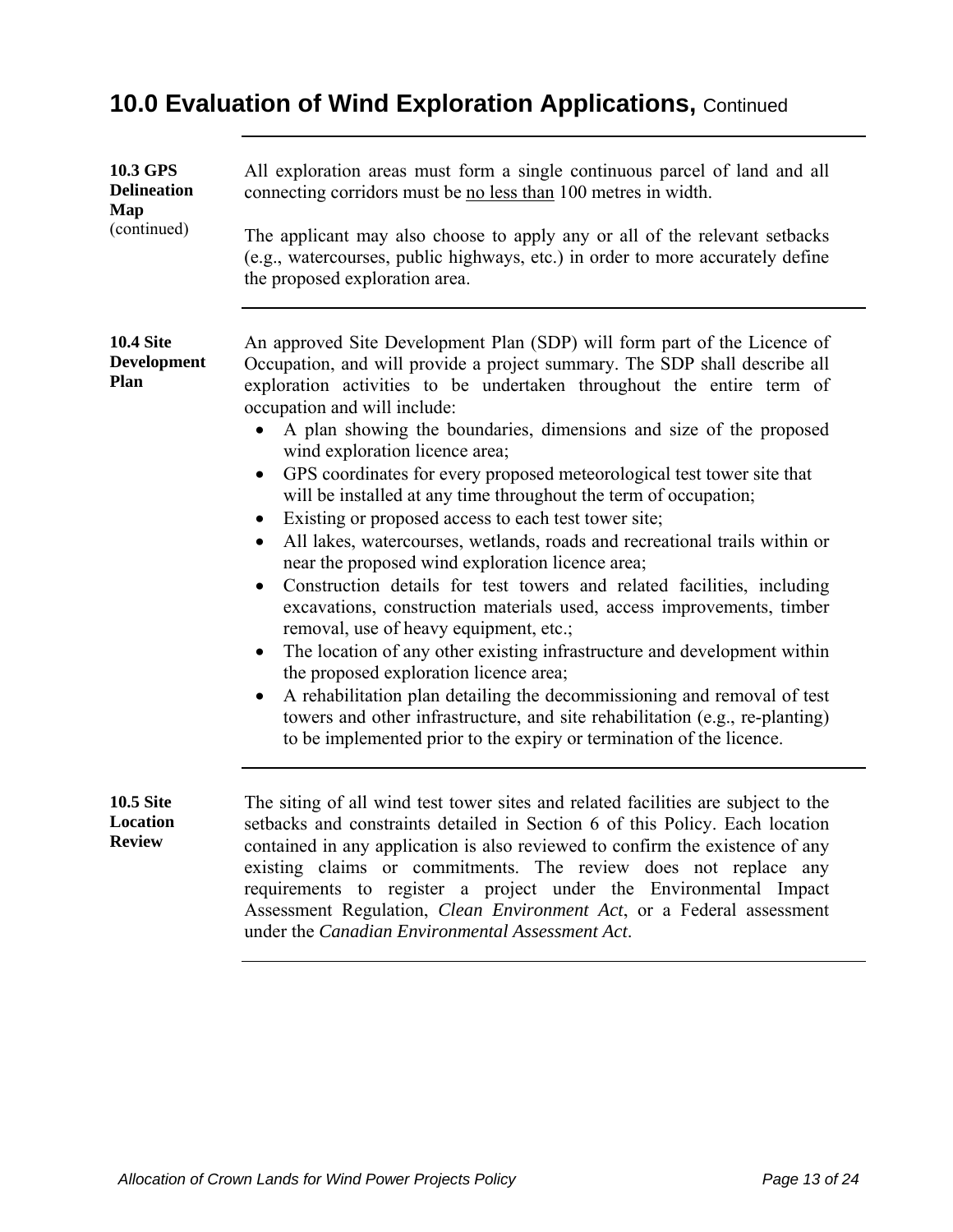# **11.0 Requirements of Wind Exploration Disposition-holders**

| <b>11.1 Site</b><br><b>Development</b>                 | Once a Licence of Occupation for Wind Exploration is effective, the licensee<br>may begin to install test towers and related facilities in accordance with the<br>approved SDP.                                                                                                                                                                                                               |
|--------------------------------------------------------|-----------------------------------------------------------------------------------------------------------------------------------------------------------------------------------------------------------------------------------------------------------------------------------------------------------------------------------------------------------------------------------------------|
|                                                        | The SDP must be amended and re-approved by DNR if:                                                                                                                                                                                                                                                                                                                                            |
|                                                        | Any test towers are relocated; or<br>$\bullet$<br>Before any major works, other than those approved in the original<br>$\bullet$<br>SDP, are undertaken within the exploration area.                                                                                                                                                                                                          |
| 11.2 Early<br><b>Termination</b><br>with Cause         | The licensee shall commence with installation of test towers, monitoring<br>stations or related facilities within twelve months after the issuance of the<br>Licence of Occupation to explore. Failure to comply may lead to a<br>termination of the licence, unless the licensee can provide DNR with just<br>cause as to the nature of any delay, and the anticipated date of installation. |
| 11.3 Inspections                                       | DNR staff may inspect sites throughout the term of the disposition to ensure<br>compliance.                                                                                                                                                                                                                                                                                                   |
| 11.4<br>Compliance<br>with Relevant<br>Legislation     | All relevant Provincial and Federal legislation must be adhered to, and the<br>licensee must obtain all the necessary approvals, permits, licences or<br>authorizations prior to the commencement of any work.                                                                                                                                                                                |
| 11.5 Existing<br><b>Access Roads</b>                   | Wherever possible, existing access roads must be used to access exploration<br>sites.                                                                                                                                                                                                                                                                                                         |
| 11.6<br><b>Environmental</b><br><b>Considerations</b>  | Any new infrastructure on licensed lands is to be constructed and maintained<br>so as to minimize loss of flora, fauna or aquatic life.                                                                                                                                                                                                                                                       |
| 11.7 Storage of<br><b>Petroleum</b><br><b>Products</b> | The Licensee must comply with the <i>Policy on Storage of Petroleum Products</i><br>on Crown Lands.                                                                                                                                                                                                                                                                                           |
|                                                        | Continued on next page                                                                                                                                                                                                                                                                                                                                                                        |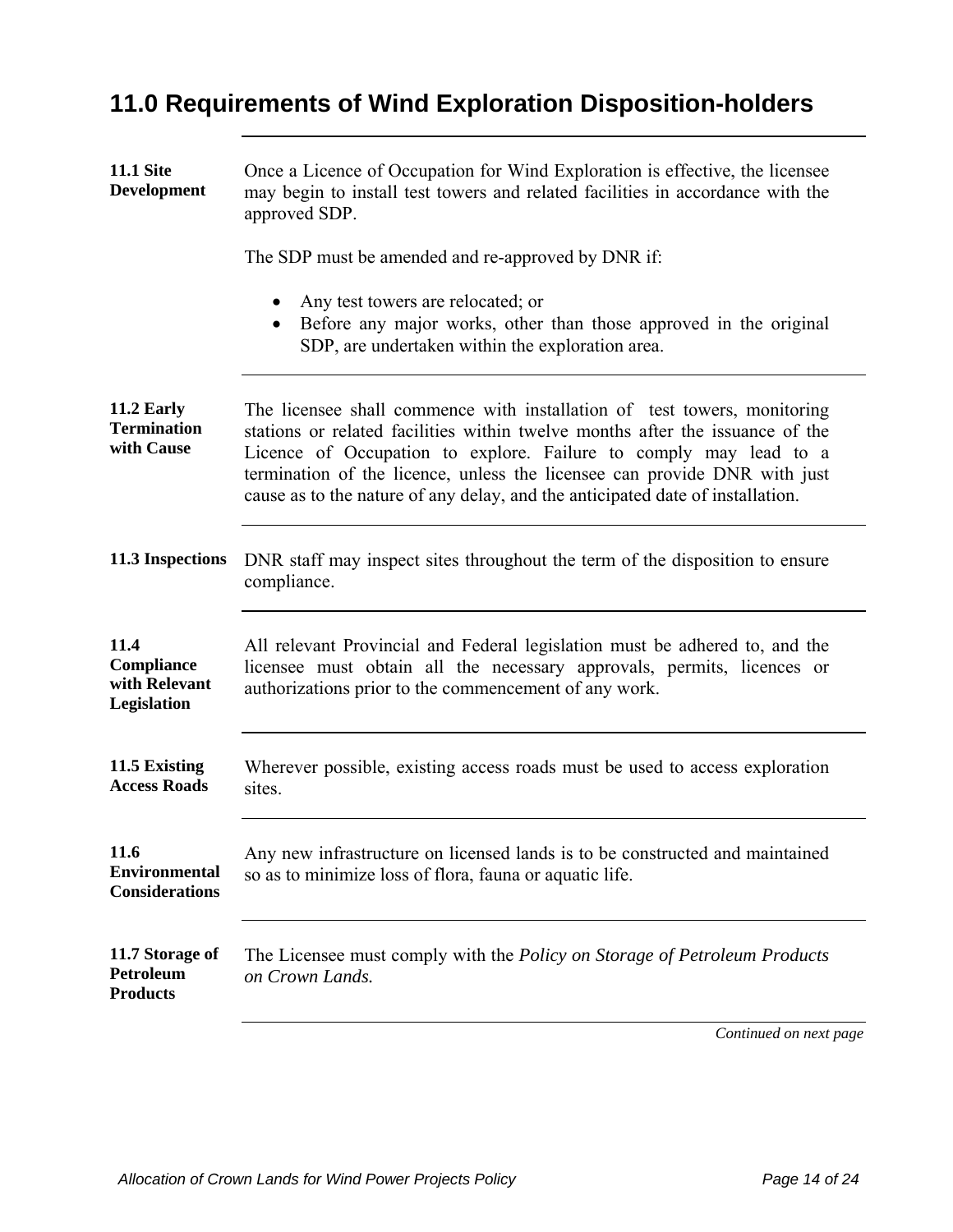#### **11.0 Requirements of Wind Exploration Disposition-holders,**

**Continued** 

| 11.8 Wind Test<br>Data                    | Licensees are required to submit all wind test data to DNR upon request. In<br>accordance with the Crown Lands and Forests Act, all wind data is<br>confidential for a period of five years after submission.                                                                                                                                                                             |
|-------------------------------------------|-------------------------------------------------------------------------------------------------------------------------------------------------------------------------------------------------------------------------------------------------------------------------------------------------------------------------------------------------------------------------------------------|
| <b>11.9 Site</b><br><b>Rehabilitation</b> | The Licensee is responsible for removal of any improvements and for the<br>rehabilitation of all disturbed land as a result of construction, testing or any<br>other activities. Licensees will also be required to rehabilitate the site to the<br>satisfaction of the Minister after decommissioning test sites and prior to the<br>expiry or termination of the Licence of Occupation. |

### **12.0 Stage Two: Wind Farm Development, Construction and Operation**

**12.1 Wind Farm Dispositions**  A Wind Farm Lease and an associated Licence of Occupation are used to authorize the construction and operation of a wind farm on Crown lands in the following manner:

- A single Wind Farm Lease (exclusive use) will be issued for all wind turbine and electrical substation sites; and
- An associated Licence of Occupation (non-exclusive use) will be issued to authorize all connecting access roads and distribution lines within the wind farm (see Fig. 2).

At the discretion of the Minister or Minister's Designate, a Wind Farm Lease may be used to encompass all wind turbine sites and associated infrastructure, including electrical substations, distribution lines and access roads.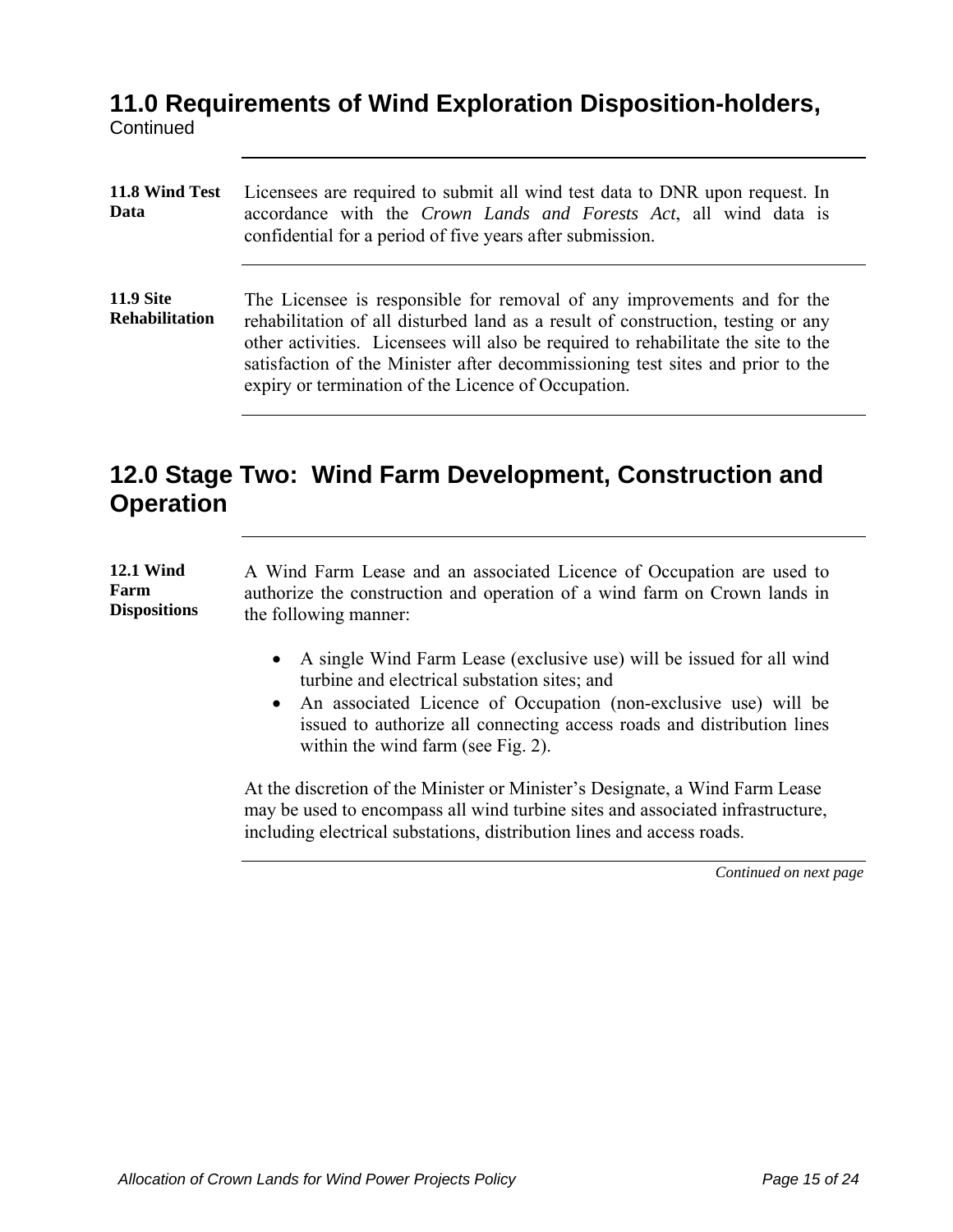### **12.0 Stage Two: Wind Farm Development, Construction and Operation, Continued**



*Figure 2: Wind Farm Rights* 

**12.2 Temporary Licence during Construction** 

A temporary Licence of Occupation may be issued should an area of Crown land larger than the actual lease footprint be needed during the construction phase of the wind farm.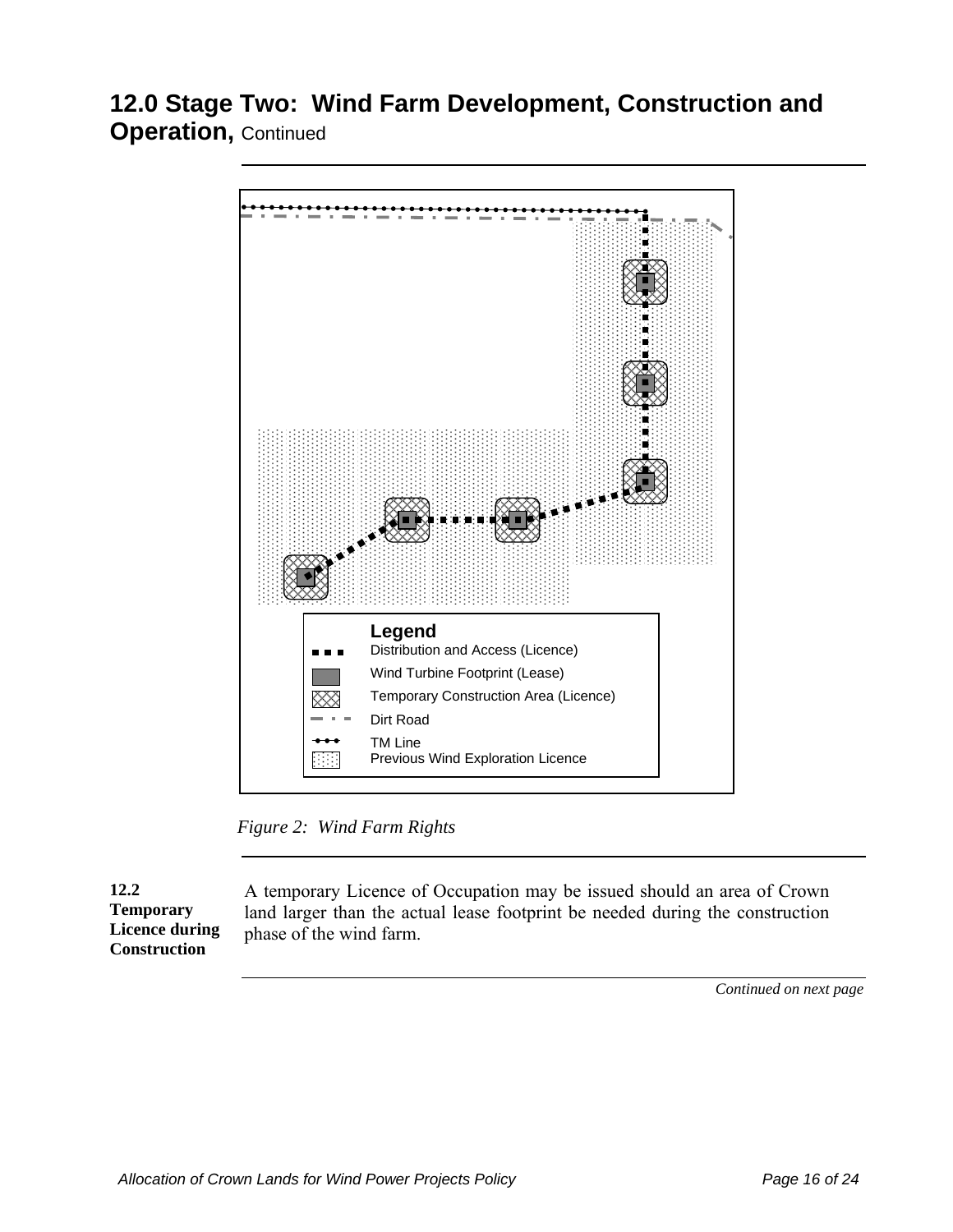## **12.0 Stage Two: Wind Farm Development, Construction and Operation, Continued**

| 12.3 Term of<br><b>Wind Farm</b><br><b>Tenure</b> | The Minister may issue a Wind Farm Lease for a term of less than 20 years.<br>Having obtained the Lieutenant-Governor in Council's approval, the Minister<br>may issue a Wind Farm Lease for a term of 20 years up to a maximum of 30<br>years.                                                                     |
|---------------------------------------------------|---------------------------------------------------------------------------------------------------------------------------------------------------------------------------------------------------------------------------------------------------------------------------------------------------------------------|
|                                                   | The Minister or Minister's Designate may issue a Licence of Occupation for<br>Access and Distribution for a maximum term of 20 years.                                                                                                                                                                               |
| 12.4<br><b>Transmission</b><br><b>Lines</b>       | Wind farm tenure only permits the construction and operation of a wind farm<br>facility and does not confer the right to build electrical transmission lines<br>across Crown lands. Tenure for transmission lines from a wind farm must be<br>applied for, and may be issued separately in the form of an easement. |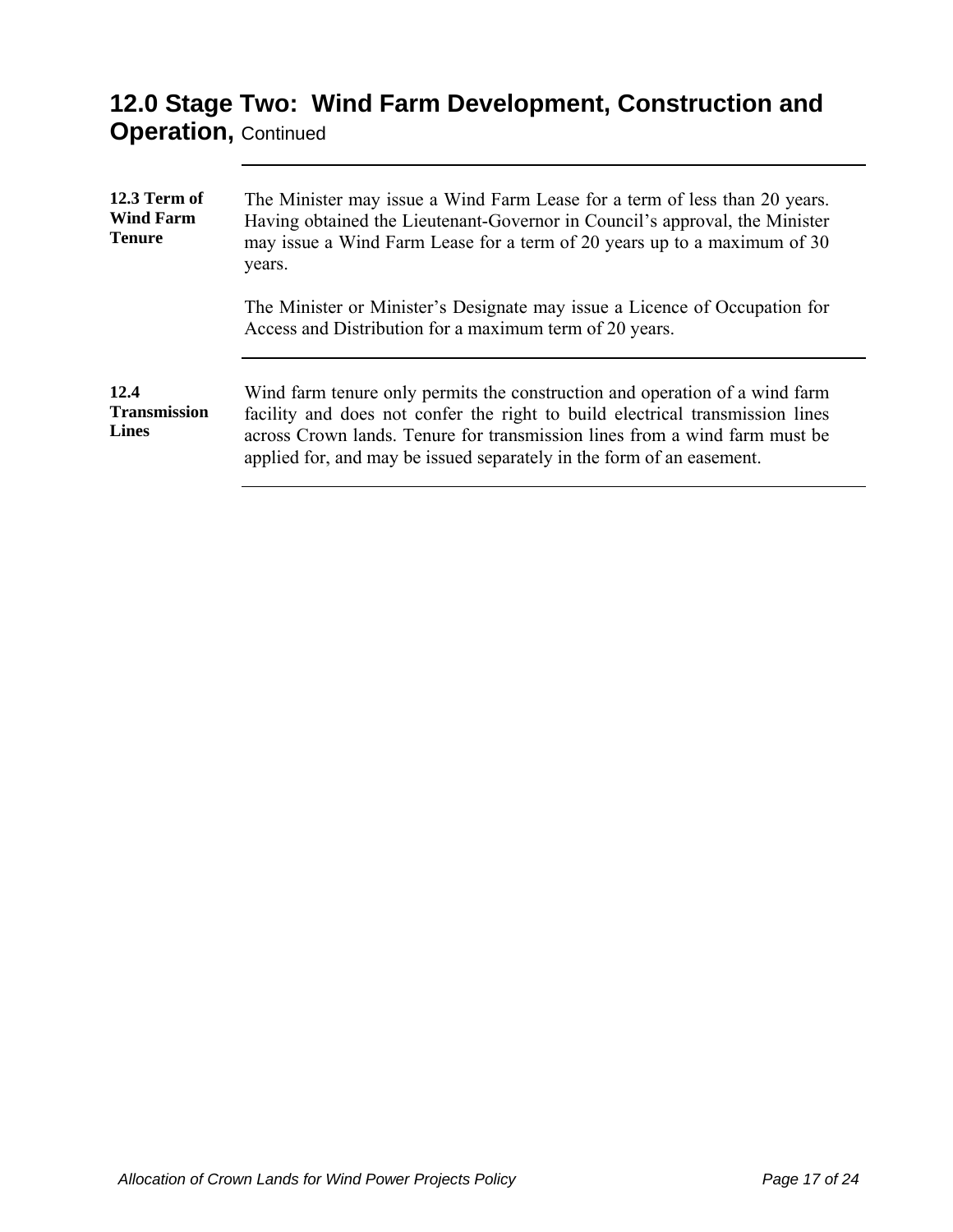# **13.0 Evaluation of Wind Farm Applications**

| 13.1 Basic<br>Eligibility                                                | Wind power Option Agreements provide the first right to submit applications for<br>wind farm development over the agreement lands, at any time during the<br>agreement term. The applicant must be in good standing with no outstanding<br>balances due.                                                                                                                                                                                                                                                                                                                                                                                  |
|--------------------------------------------------------------------------|-------------------------------------------------------------------------------------------------------------------------------------------------------------------------------------------------------------------------------------------------------------------------------------------------------------------------------------------------------------------------------------------------------------------------------------------------------------------------------------------------------------------------------------------------------------------------------------------------------------------------------------------|
|                                                                          | The Department may refuse an application if wind farm development is<br>considered to be incompatible with an existing land use.                                                                                                                                                                                                                                                                                                                                                                                                                                                                                                          |
|                                                                          | Existing Crown land leases will be excluded from all Wind Farm Leases and<br>associated Licences of Occupation.                                                                                                                                                                                                                                                                                                                                                                                                                                                                                                                           |
| 13.2<br><b>Notification</b><br>and Consent of<br>Disposition-<br>holders | The Department will review the suitability of a wind farm application over an<br>existing Crown land lease by consulting with the Lessee. Consent from the<br>Lessee is required in order for the Department to amend the existing lease by<br>withdrawing the identified unused Crown lands from the existing lease, if the<br>wind farm application is approved.                                                                                                                                                                                                                                                                        |
|                                                                          | Any wind power projects affecting lands held by another Provincial Department<br>will proceed in accordance with the MOU governing the single-entry point<br>process. DNR acts as the single-entry point and all such projects shall proceed in<br>accordance with the MOU and associated procedures. The Branch or Department<br>which administers the lease will consult with the Lessee. The wind farm<br>applicant will be obliged to pay all costs associated with amendment of the<br>existing lease, including survey and registration of amended leases.                                                                          |
| 13.3 Location<br>Map                                                     | All applications for Wind Farm Leases and Licences of Occupation for Access<br>and Distribution must be accompanied by a plan showing:                                                                                                                                                                                                                                                                                                                                                                                                                                                                                                    |
|                                                                          | • The boundaries, dimensions and size of the proposed wind farm, including<br>proposed turbine sites;<br>· The layout of existing or proposed access corridors and the electrical<br>distribution (i.e., collection) system;<br>• All lakes, watercourses, wetlands, roads and recreational trails within or near<br>the proposed wind farm;<br>• The location of any other infrastructure (e.g., electrical substation,<br>meteorological test towers, service areas, etc.) within the proposed wind farm;<br>• The location of an existing or proposed transmission line corridor to connect to<br>the wind farm electrical substation. |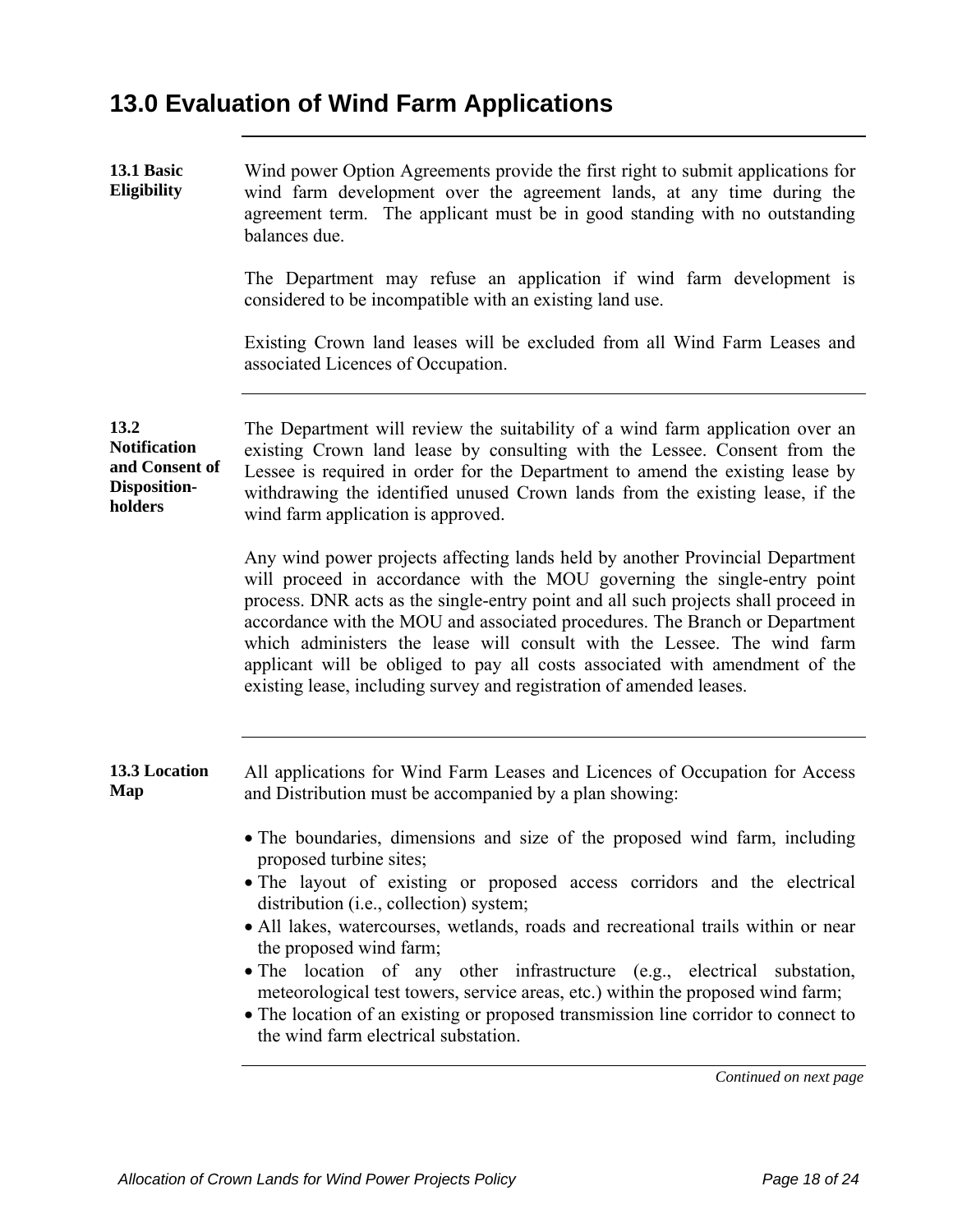# **13.0 Evaluation of Wind Farm Applications, Continued**

| <b>13.4 Site</b><br><b>Development</b><br>Plan | An approved Site Development Plan (SDP) will form part of the Wind Farm<br>Lease and associated Licences of Occupation. The SDP will provide a project<br>summary describing all exploration activities to be undertaken throughout the<br>entire term of the lease and will include:<br>A plan showing the boundaries, dimensions and size of the proposed wind<br>farm;<br>The proposed location of all wind turbines, meteorological test towers,<br>electrical substation(s) and all related infrastructure that will be constructed<br>at any time throughout the term of the lease;<br>Existing or proposed access throughout the wind farm;<br>All lakes, watercourses, wetlands, roads and trails within or near the<br>proposed wind farm area;<br>Construction details for every wind turbine, each test tower and all related<br>facilities, including excavations, construction materials used, access<br>improvements, timber removal, use of heavy equipment, etc.;<br>The location of any other existing infrastructure and development within the<br>$\bullet$<br>proposed wind farm area;<br>Timeline for the proposed project, including construction schedules;<br>Rehabilitation plans for any disturbed lands as a result of construction<br>activities;<br>A rehabilitation plan detailing the decommissioning and removal of all<br>electrical substation and collection system, and<br>turbines,<br>other<br>infrastructure, and site rehabilitation (e.g., removal of foundations, anchors,<br>re-planting trees) to be implemented prior to the expiry or termination of the<br>lease and/or associated licences. |
|------------------------------------------------|---------------------------------------------------------------------------------------------------------------------------------------------------------------------------------------------------------------------------------------------------------------------------------------------------------------------------------------------------------------------------------------------------------------------------------------------------------------------------------------------------------------------------------------------------------------------------------------------------------------------------------------------------------------------------------------------------------------------------------------------------------------------------------------------------------------------------------------------------------------------------------------------------------------------------------------------------------------------------------------------------------------------------------------------------------------------------------------------------------------------------------------------------------------------------------------------------------------------------------------------------------------------------------------------------------------------------------------------------------------------------------------------------------------------------------------------------------------------------------------------------------------------------------------------------------------------------------------------------------------------------------------------|
| 13.5 Business<br>Plan                          | In the absence of a Power Purchase Agreement or an Open Access Transmission<br>Tariff from NB Power, the applicant must provide a Business Plan which:                                                                                                                                                                                                                                                                                                                                                                                                                                                                                                                                                                                                                                                                                                                                                                                                                                                                                                                                                                                                                                                                                                                                                                                                                                                                                                                                                                                                                                                                                      |
|                                                | • Provides cost estimates and funding requirements for the proposed plan; and<br>• Demonstrates that the capital required to develop the wind farm is secured<br>(e.g., letter of credit from a bank).                                                                                                                                                                                                                                                                                                                                                                                                                                                                                                                                                                                                                                                                                                                                                                                                                                                                                                                                                                                                                                                                                                                                                                                                                                                                                                                                                                                                                                      |
| 13.6 Project<br>Location<br><b>Review</b>      | All applications for wind farms for which the applicant does not hold an existing<br>wind exploration licence may be screened in accordance with the prescribed<br>setbacks and constraints detailed in Section 6 of this Policy.                                                                                                                                                                                                                                                                                                                                                                                                                                                                                                                                                                                                                                                                                                                                                                                                                                                                                                                                                                                                                                                                                                                                                                                                                                                                                                                                                                                                           |
|                                                | Continued on next page                                                                                                                                                                                                                                                                                                                                                                                                                                                                                                                                                                                                                                                                                                                                                                                                                                                                                                                                                                                                                                                                                                                                                                                                                                                                                                                                                                                                                                                                                                                                                                                                                      |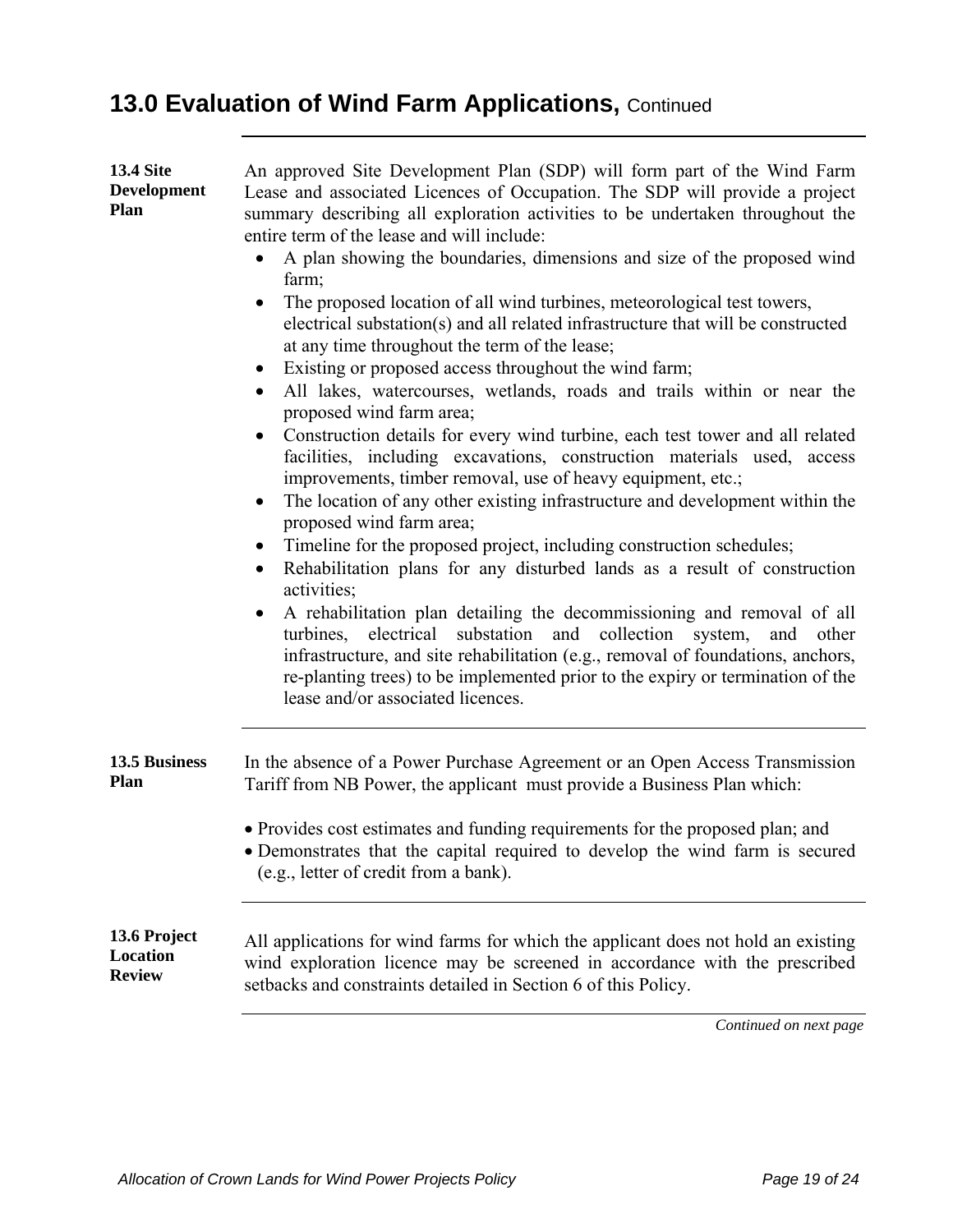# **13.0 Evaluation of Wind Farm Applications, Continued**

| <b>13.7 EIA</b><br><b>Registration</b>                                          | Any wind farm application that corresponds to one of the undertakings described<br>in Schedule "A" of the Environmental Impact Assessment Regulation, Clean<br>Environment Act, must be registered with the Minister of Environment to<br>determine whether completion of an Environmental Impact Assessment (EIA) is<br>required. |
|---------------------------------------------------------------------------------|------------------------------------------------------------------------------------------------------------------------------------------------------------------------------------------------------------------------------------------------------------------------------------------------------------------------------------|
|                                                                                 | Should a wind power project require registration under the EIA Regulation, DNR<br>will not provide an approval for a wind farm until:                                                                                                                                                                                              |
|                                                                                 | • A Certificate of Determination is issued by the Minister of Environment; or<br>• The Lieutenant-Governor in Council gives approval for the undertaking,<br>following the completion of a required EIA.                                                                                                                           |
|                                                                                 | If the Lieutenant-Governor refuses to approve the undertaking, DNR will reject<br>the wind farm application.                                                                                                                                                                                                                       |
| 13.8 Review<br><b>Agencies</b>                                                  | DNR may call upon the expertise of any governmental and non-governmental<br>review agencies for evaluation of a wind farm application, including evaluation<br>of the Site Development Plan.                                                                                                                                       |
| 13.9<br><b>Conformity to</b><br><b>Existing Plans</b><br>and Zoning By-<br>laws | If the proposed wind farm shall be located in an area where a municipal plan,<br>rural plan, basic planning statement or zoning by-laws or regulations are in<br>effect, the development must conform to these or the applicant must apply for an<br>amendment.                                                                    |
|                                                                                 | For any application that requires an amendment, DNR may undertake the<br>evaluation of the application but will not make a final offer to the applicant until<br>the amending by-law or regulation has been enacted.                                                                                                               |
|                                                                                 | Where the application to amend a plan and/or zoning by-law or regulation is<br>rejected, DNR will reject the application.                                                                                                                                                                                                          |
| 13.10<br><b>Consultation</b><br>with First<br><b>Nations</b>                    | The Department may require applicants to consult with First Nation communities<br>should there be a need to mitigate any impacts to Aboriginal or Treaty Rights in<br>accordance with any relevant policy developed by the Province of New<br>Brunswick.                                                                           |
|                                                                                 | Continued on nort nage                                                                                                                                                                                                                                                                                                             |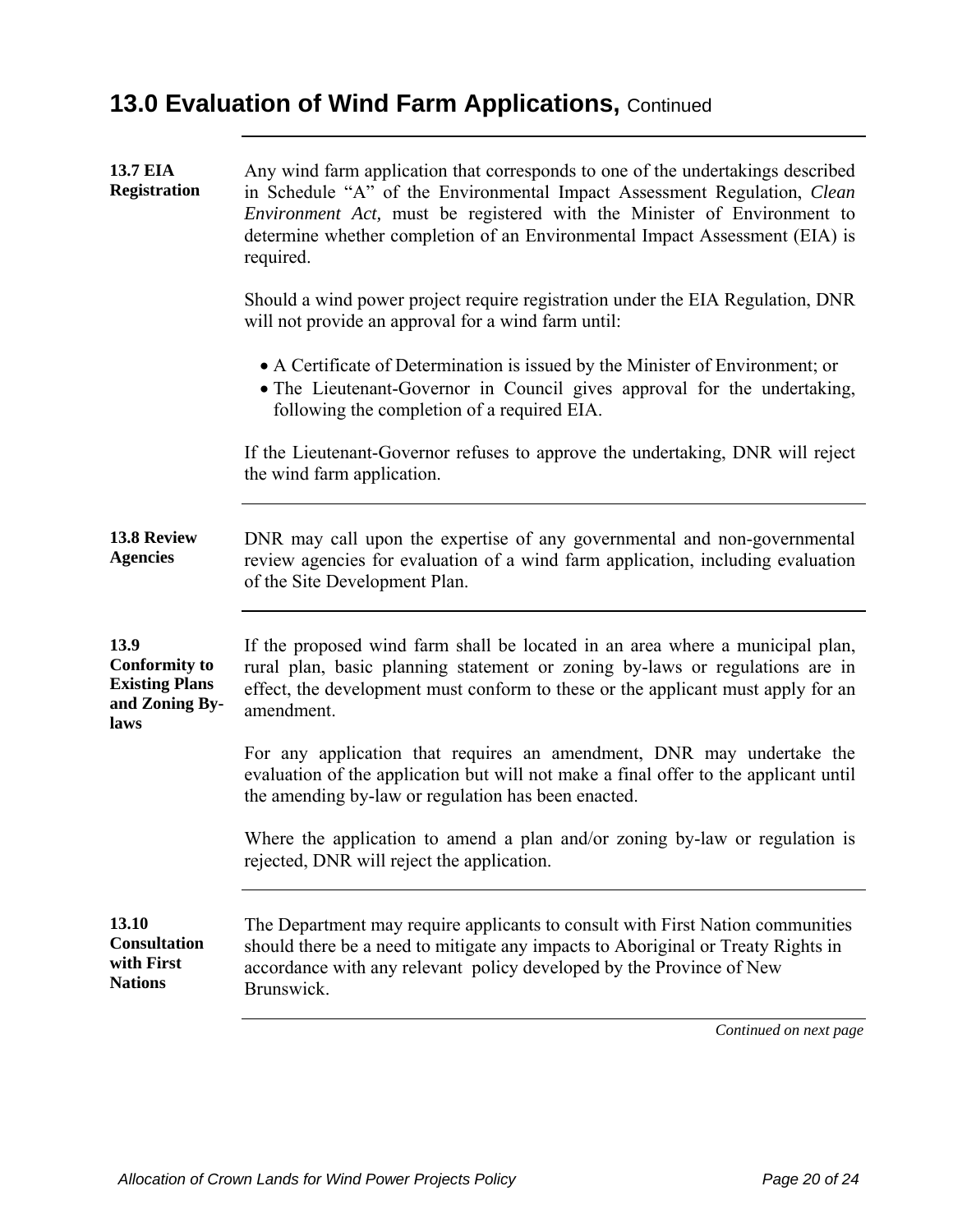#### **13.0 Evaluation of Wind Farm Applications,** Continued

**13.11 Public Consultation**  Notwithstanding any requirement to register a wind farm development under the Environmental Impact Assessment Regulation, *Clean Environment Act*, the applicant will notify all impacted disposition and right-holders within the vicinity of the proposed wind farm (e.g., mineral claimants, Crown land Lessees, etc.). DNR may require that public consultation take place with respect to the wind farm proposal. This may include: • Public notifications (in both official languages) in no less than one weekday and one weekend edition of at least one local and one regional newspaper that serves the area in which the wind farm is proposed. The notification shall: o Describe the proposed use; o Show the location of the proposed wind farm; o Indicate to whom comments are to be forwarded; o Indicate that the names of individuals who have concerns with the proposal will be kept confidential; however, DNR may share the concerns that were identified with the applicant, and o Identify a deadline for submitting comments. • Written notification to landowners located within one kilometre distance of the site on which the wind farm is being proposed. The letter shall: o Describe the proposed use; o Show the location of the proposed wind farm lease; o Indicate to whom comments are to be forwarded; o Indicate that the names of individuals who have concerns with the proposal will be kept confidential; however, DNR may share the concerns that were identified with the applicant, and o Identify a deadline for submitting comments. Public consultation may not be required for a wind farm application if public consultation is required as part of an EIA or a re-zoning request; and for any

wind farm authorization amendments, renewals or assignments.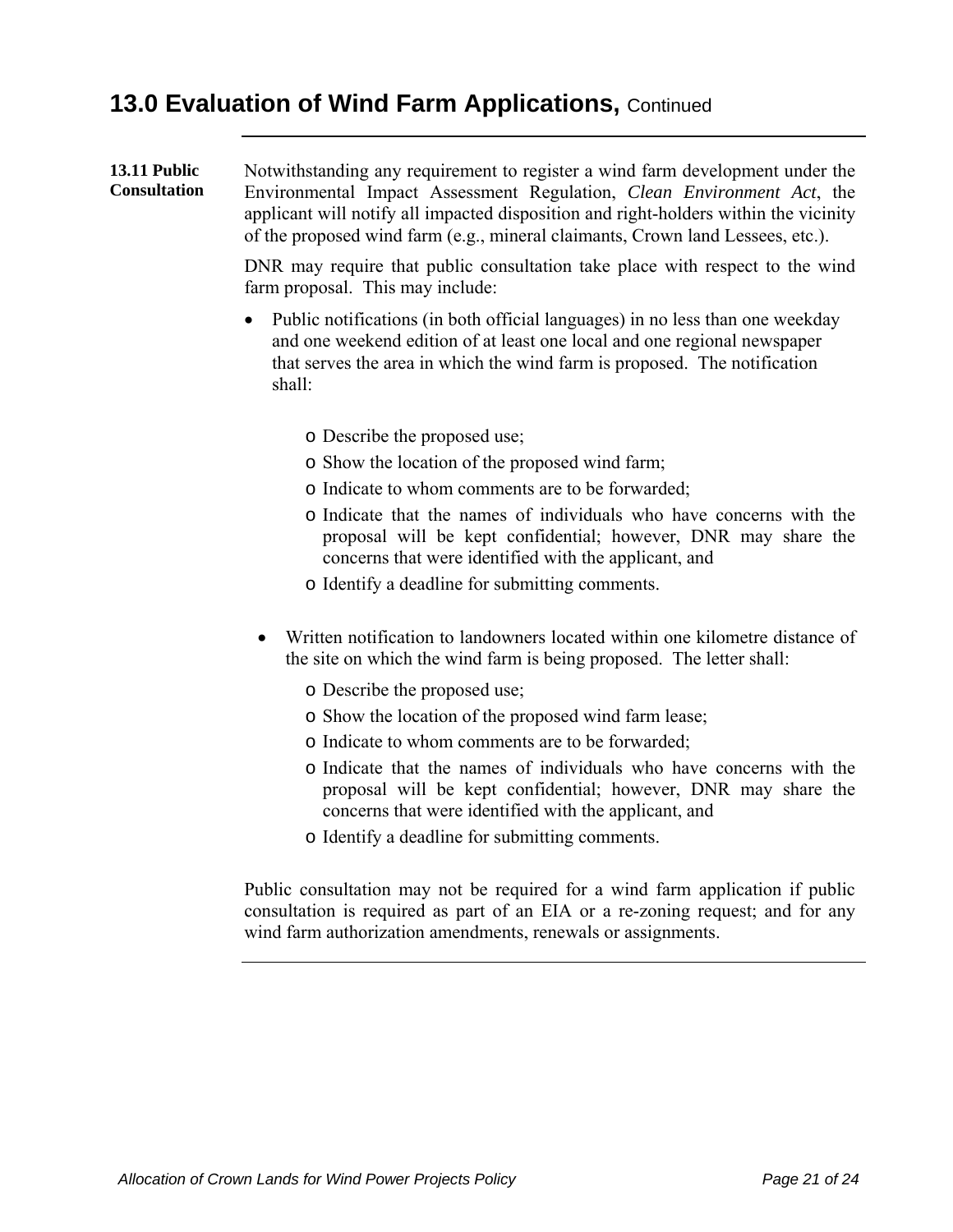## **14.0 Requirements of Wind Farm Disposition-holders**

| 14.1 Lands<br>Administration<br><b>Regulation</b> | The wind farm disposition-holder must abide by all the requirements of the<br>Lands Administration Regulation, Crown Lands and Forests Act.                                                                                                                                                                                                                                                   |
|---------------------------------------------------|-----------------------------------------------------------------------------------------------------------------------------------------------------------------------------------------------------------------------------------------------------------------------------------------------------------------------------------------------------------------------------------------------|
| 14.2 Survey of<br><b>Wind Farm</b>                | Before a wind farm authorization is issued, the disposition-holder shall, at their<br>own expense, have a New Brunswick Land Surveyor prepare a coordinated<br>Subdivision Plan on which coordinates shown were derived from ties to adjusted<br>NB Monuments or HPN Monuments, along with a description of the surveyed<br>area, and submit these to the Department for approval.            |
|                                                   | A Subdivision Plan will be required:                                                                                                                                                                                                                                                                                                                                                          |
|                                                   | For all new wind farms;<br>For any additions or withdrawals of Crown land from the lease.                                                                                                                                                                                                                                                                                                     |
|                                                   | The Subdivision Plan must show all proposed wind turbines, service areas, and<br>all related infrastructure, including electrical substations. The access and<br>electrical collection system must also be shown on the survey. The survey must<br>comply with the <i>Community Planning Act</i> .                                                                                            |
| 14.3<br><b>Registration of</b><br>Lease           | Before a Wind Farm Lease is issued, the Department may require the applicant to<br>obtain either an approval or an exemption under the Community Planning Act for<br>registration of the parcel created by the lease. After the Wind Farm Lease is<br>issued, the Department may require the Lessee to register the lease and submit<br>proof of registration within a specified time period. |
|                                                   | In every circumstance the Lessee is responsible for bearing all costs associated<br>with the registration of tenure documents and/or title (e.g., transfer of leased<br>lands from the Land Registry System to the Land Titles System for mortgage<br>purposes).                                                                                                                              |
| 14.4 Liability<br><b>Insurance</b>                | The Lessee must provide proof of public liability insurance in the amount of<br>\$2,000,000.00 per incident, for the duration of the authorization. "Her Majesty<br>the Queen in Right of the Province of New Brunswick" must be named as an<br>"additional-insured" in the policy.                                                                                                           |
|                                                   | A copy of the policy and a certificate of insurance must be provided to the<br>Department upon request.                                                                                                                                                                                                                                                                                       |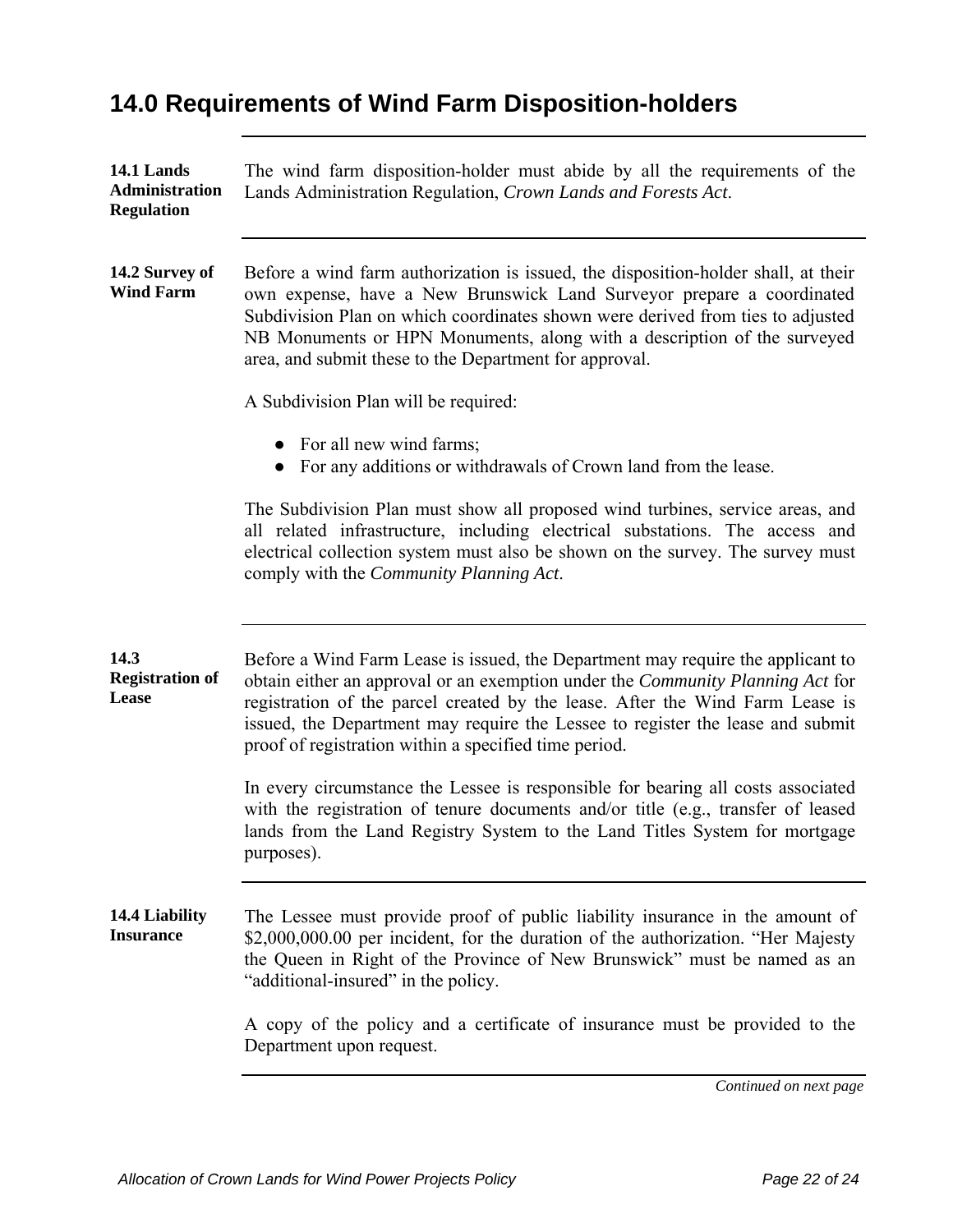## **14.0 Requirements of Wind Farm Disposition-holders,** Continued

| 14.5<br><b>Compliance</b><br>with Relevant<br>Legislation | All relevant Provincial and Federal legislation must be adhered to, and the<br>disposition-holder must obtain all the necessary approvals, permits, licences or<br>authorizations prior to any work done on the lands. These include but are not<br>limited to the following:                                                                                                                                                                                                                                                                                                                                                  |
|-----------------------------------------------------------|--------------------------------------------------------------------------------------------------------------------------------------------------------------------------------------------------------------------------------------------------------------------------------------------------------------------------------------------------------------------------------------------------------------------------------------------------------------------------------------------------------------------------------------------------------------------------------------------------------------------------------|
|                                                           | Watercourse and Wetland Alteration Permit, Clean Water Act<br>٠<br>Oversized Load Permit, Motor Vehicle Act<br>٠<br><b>Building Permit, Provincial Building Regulation</b><br>٠<br>Tower Marking and Lighting, Civil Aviation Regulation<br>٠<br>Watershed Protected Area Designation Order, Clean Water Act<br>٠<br>Wellfield Protected Area Designation Order, Clean Water Act<br>Determination under the Environmental Impact Assessment Regulation,<br>$\bullet$<br><b>Clean Environment Act</b><br><b>Coastal Areas Protection Policy</b><br>$\bullet$<br>Policy on the Storage of Petroleum Products on Crown Lands<br>٠ |
| 14.6<br><b>Environmental</b><br><b>Requirements</b>       | Any infrastructure on the lands is to be constructed and maintained to minimize<br>loss of flora, fauna or aquatic life.                                                                                                                                                                                                                                                                                                                                                                                                                                                                                                       |
| 14.7<br><b>Assignments</b>                                | Authorizations may not be assigned to third parties, successors, assigns or<br>beneficiaries, unless written permission is obtained from the Minister.                                                                                                                                                                                                                                                                                                                                                                                                                                                                         |
| <b>14.8 Site</b><br><b>Development</b><br>Plan            | Once the Wind Farm Lease and associated Licence(s) of Occupation have been<br>approved construction of turbines and related infrastructure may commence in<br>accordance with the approved SDP.                                                                                                                                                                                                                                                                                                                                                                                                                                |
|                                                           | The SDP has to be amended and re-approved by DNR if:                                                                                                                                                                                                                                                                                                                                                                                                                                                                                                                                                                           |
|                                                           | The wind farm area is modified; or<br>Before any works, other than those approved in the original SDP, are<br>undertaken on the site.                                                                                                                                                                                                                                                                                                                                                                                                                                                                                          |
| 14.9 Early<br><b>Termination</b><br>with Cause            | Wind farm construction must be initiated within twelve months of issuance of<br>authorization. The site must be fully developed within three years of issuance of<br>the authorization. Failure to comply may lead to a termination of the<br>authorization, unless the disposition-holder can provide DNR with just cause as<br>to the nature of any delay, and evidence of progress towards construction and<br>development.                                                                                                                                                                                                 |